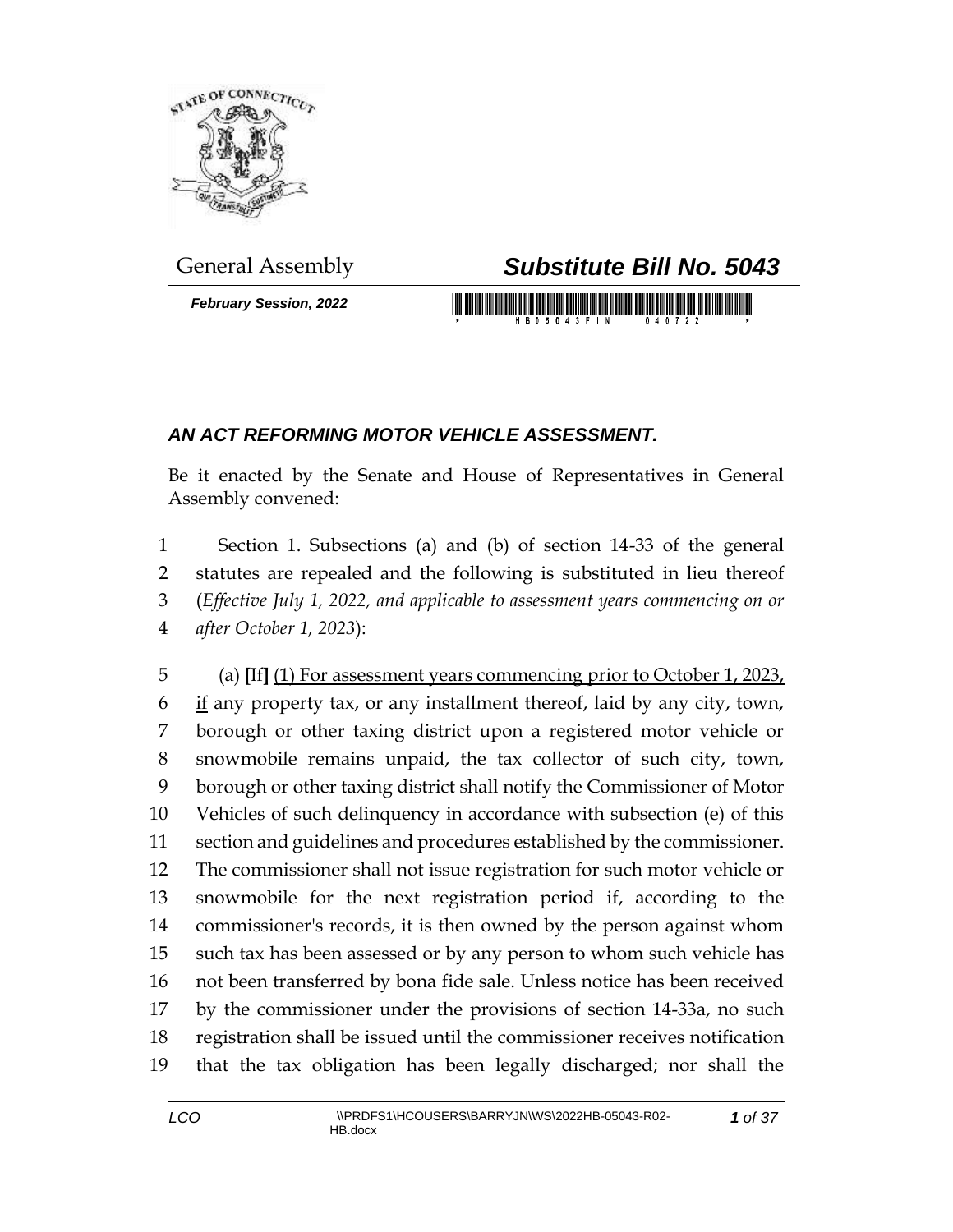commissioner register any other motor vehicle, snowmobile, all-terrain vehicle or vessel in the name of such person, except that the commissioner may continue to register other vehicles owned by a leasing or rental firm licensed pursuant to section 14-15, and may issue such registration to any private owner of three or more paratransit vehicles in direct proportion to the percentage of total tax due on such vehicles which has been paid and notice of payment on which has been received. The Commissioner of Motor Vehicles may immediately suspend or cancel all motor vehicle, snowmobile, all-terrain vehicle or 29 vessel registrations issued in the name of any person  $[(1)]$   $(A)$  who has been reported as delinquent and whose registration was renewed through an error or through the production of false evidence that the delinquent tax on any motor vehicle or snowmobile had been paid, or **[**(2)**]** (B) who has been reported by a tax collector as having paid a property tax on a motor vehicle or snowmobile with a check which was dishonored by a bank and such tax remains unpaid. Any person aggrieved by any action of the commissioner under this section may appeal therefrom in the manner provided in section 14-134. For the purposes of this subsection, "paratransit vehicle" means a motor bus, taxicab or motor vehicle in livery service operated under a certificate of convenience and necessity issued by the Department of Transportation or by a transit district and which is on call or demand or used for the transportation of passengers for hire.

 (2) For assessment years commencing on or after October 1, 2023, if 44 any property tax, or any installment thereof, laid by any city, town, 45 borough or other taxing district upon a motor vehicle remains unpaid, regardless of whether such motor vehicle is classified on the grand list 47 as a registered motor vehicle or personal property pursuant to section 48 12-41, as amended by this act, the tax collector of such city, town, borough or other taxing district shall notify the Commissioner of Motor Vehicles of such delinquency in accordance with subsection (e) of this section and guidelines and procedures established by the commissioner. The commissioner shall not issue registration for such motor vehicle for the next registration period if, according to the commissioner's records,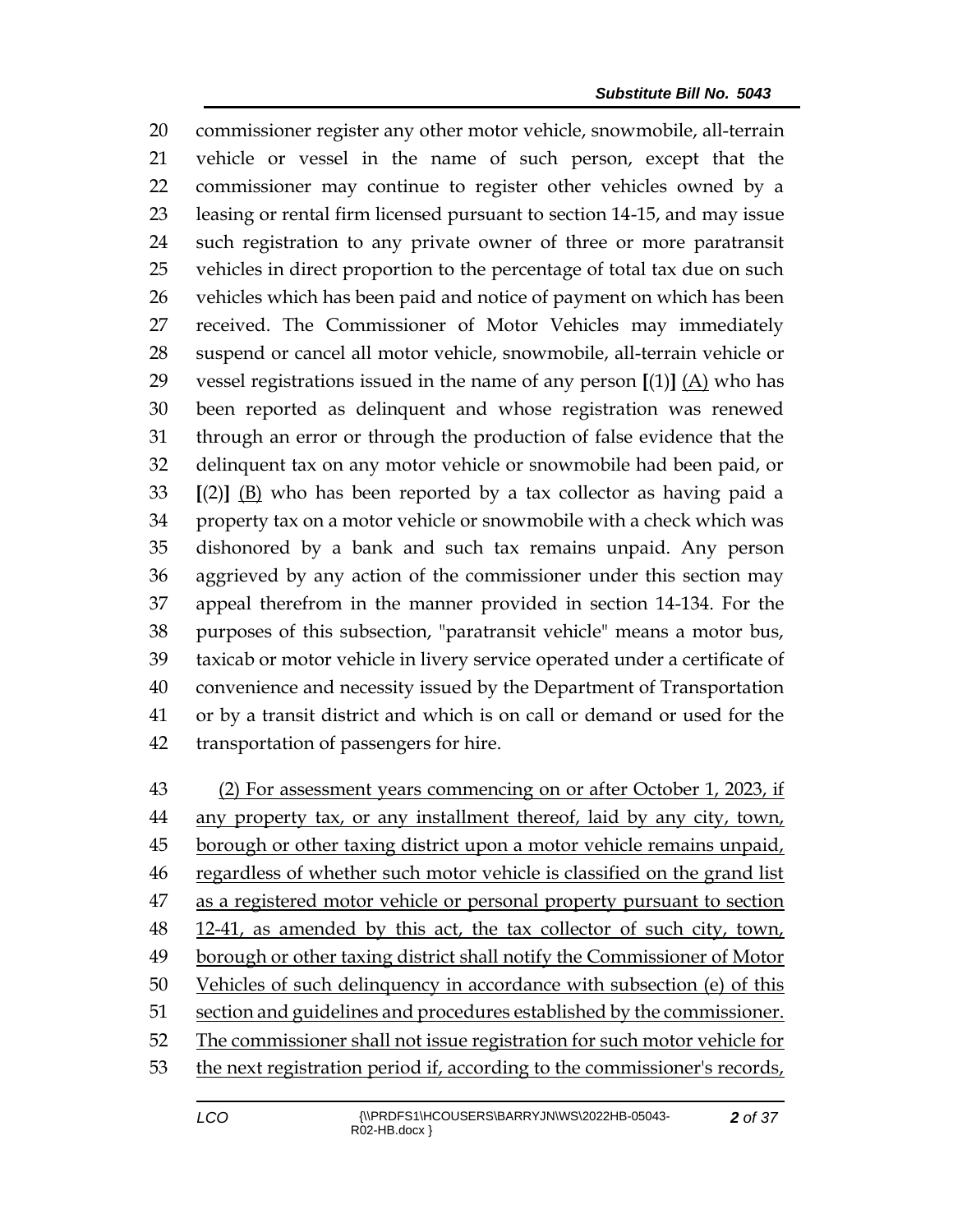it is then owned by the person against whom such tax has been assessed or by any person to whom such vehicle has not been transferred by bona fide sale. Unless notice has been received by the commissioner under the provisions of section 14-33a, no such registration shall be issued until the commissioner receives notification that the tax obligation has been legally discharged; nor shall the commissioner register any other motor vehicle, snowmobile, all-terrain vehicle or vessel in the name of such person, except that the commissioner may continue to register other vehicles owned by a leasing or rental firm licensed pursuant to section 14-15, and may issue such registration to any private owner of three or more paratransit vehicles in direct proportion to the percentage of total tax due on such vehicles which has been paid and notice of payment on which has been received. The Commissioner of Motor Vehicles may immediately suspend or cancel all motor vehicle, snowmobile, all-terrain vehicle or vessel registrations issued in the name of any person (A) who has been reported as delinquent and whose registration was renewed through an error or through the production of false evidence that the delinquent tax on any motor vehicle had been paid, or (B) who has been reported by a tax collector as having paid a 73 property tax on a motor vehicle with a check which was dishonored by a bank and such tax remains unpaid.

 (b) **[**Notwithstanding**]** (1) For assessment years commencing prior to October 1, 2023, notwithstanding the provisions of subsection (a) of this section, the Commissioner of Motor Vehicles, in consultation with the Treasurer and the Secretary of the Office of Policy and Management, may enter into an agreement with the tax collector of any city, town, borough or other taxing district whereby the commissioner shall collect any property tax or any installment thereof on a registered motor vehicle which remains unpaid from any person against whom such tax has been assessed who makes application for registration for such motor vehicle. **[**Each such**]**

 (2) For assessment years commencing on and after October 1, 2023, notwithstanding the provisions of subsection (a) of this section, the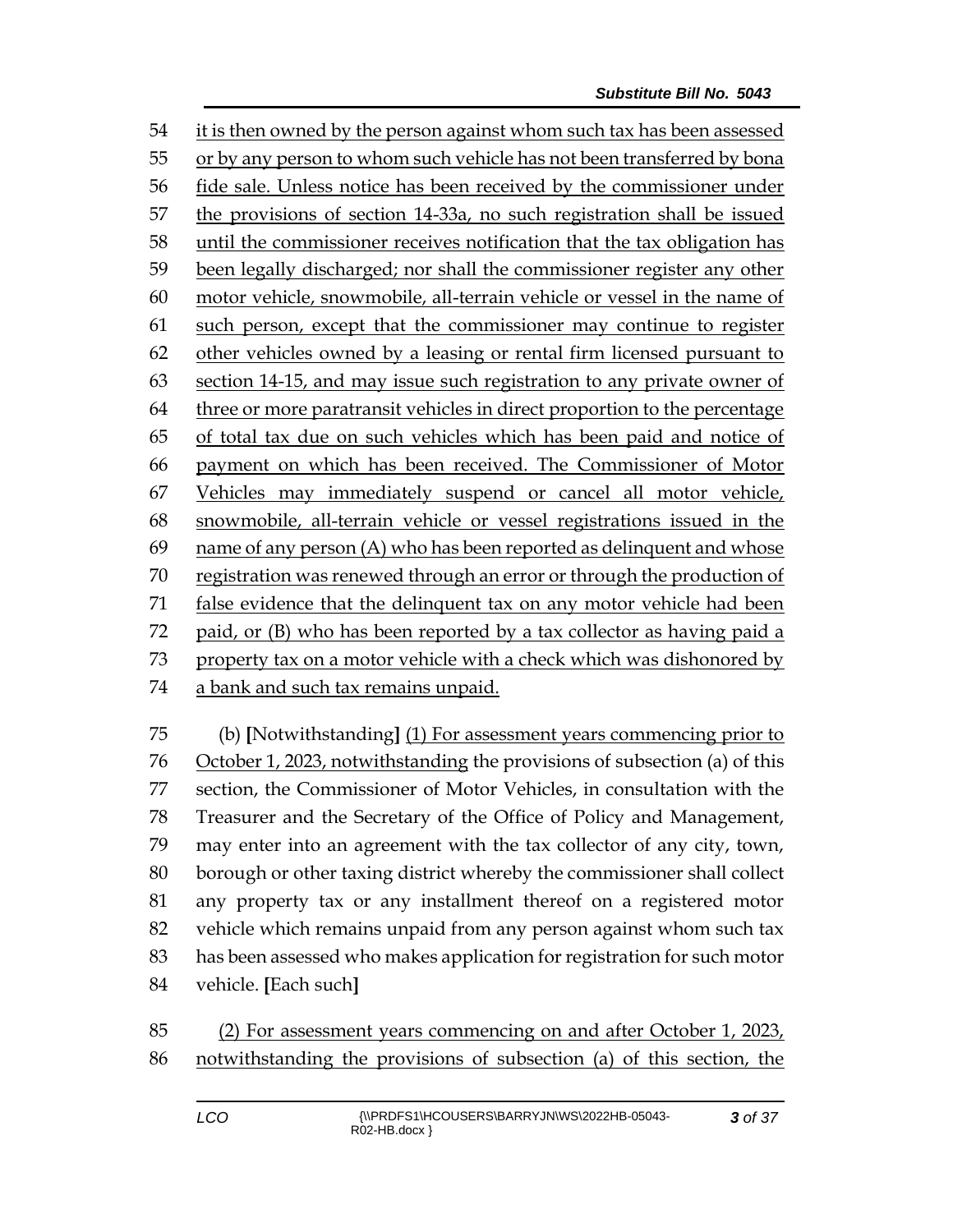Commissioner of Motor Vehicles, in consultation with the Treasurer and

88 the Secretary of the Office of Policy and Management, may enter into an

- agreement with the tax collector of any city, town, borough or other
- taxing district whereby the commissioner shall collect any property tax
- or any installment thereof on any motor vehicle which remains unpaid

from any person against whom such tax has been assessed who makes

application for registration for such motor vehicle.

 (3) Any agreement entered into pursuant to subdivision (1) or (2) of this subsection shall include a procedure for the remission of taxes collected to the city, town, borough or other taxing district, on a regular basis, and may provide that a fee be paid by the city, town, borough or other taxing district to the commissioner to cover any costs associated with the administration of the agreement. In the event an agreement is in effect, the commissioner shall immediately issue a registration for a motor vehicle owned by a person against whom such tax has been assessed upon receipt of payment of such tax and a service fee of two dollars, in addition to the fee prescribed for the renewal of the registration.

 Sec. 2. Section 14-163 of the general statutes is repealed and the following is substituted in lieu thereof (*Effective July 1, 2022, and applicable to assessment years commencing on or after October 1, 2023*):

 (a) **[**The**]** (1) For assessment years commencing prior to October 1, 2023, the commissioner shall compile information concerning motor vehicles and snowmobiles subject to property taxation pursuant to section 12-71, as amended by this act, using the records of the Department of Motor Vehicles and information reported by owners of motor vehicles and snowmobiles. In addition to any other information the owner of a motor vehicle or snowmobile is required to file with the commissioner by law, such owner shall provide the commissioner with the name of the town in which such owner's motor vehicle or snowmobile is to be set in the list for property tax purposes, pursuant to section 12-71, as amended by this act. On or before December 1, 2004, and annually thereafter until and including December 1, 2022, the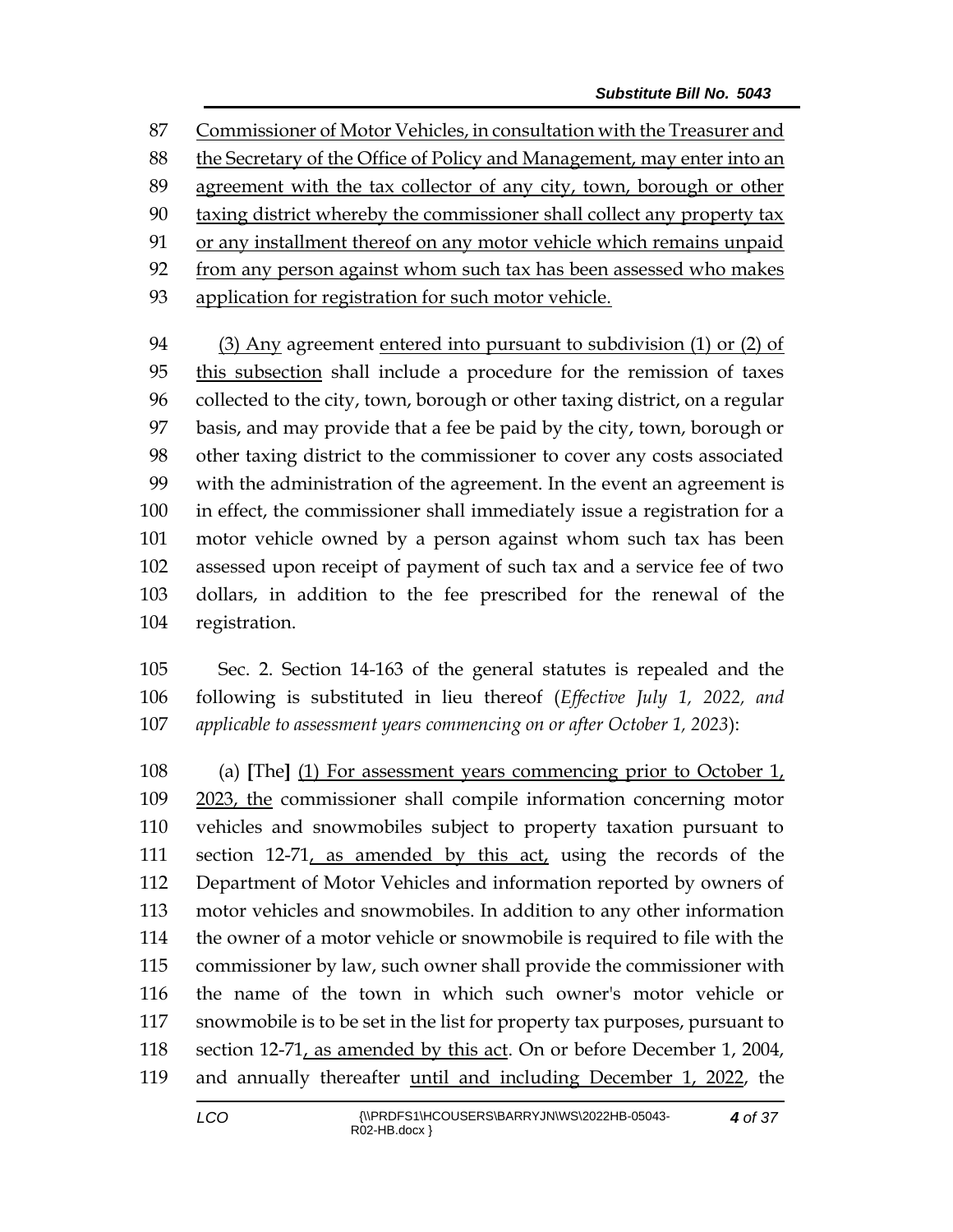commissioner shall provide to each assessor in this state a list identifying motor vehicles and snowmobiles that are subject to property taxation in each such assessor's town. Said list shall include the names and addresses of the owners of such motor vehicles and snowmobiles, and the vehicle identification numbers for all such vehicles for which such numbers are available. (2) For assessment years commencing on or after October 1, 2023, the commissioner shall compile information concerning motor vehicles subject to property taxation pursuant to section 12-71, as amended by this act, using the records of the Department of Motor Vehicles and information reported by owners of motor vehicles. In addition to any other information the owner of a motor vehicle is required to file with the commissioner by law, such owner shall provide the commissioner with the name of the town in which such owner's motor vehicle is to be set in the list for property tax purposes, pursuant to section 12-71, as amended by this act. On or before November 1, 2023, and annually thereafter, the commissioner shall provide to each assessor in this state a list identifying motor vehicles that are subject to property taxation in each such assessor's town. Such list shall include the names and addresses of the owners of such motor vehicles and the vehicle

 identification numbers and manufacturer's suggested retail price for all such vehicles for which such information is available.

 (b) (1) On or before October 1, 2004, and annually thereafter until and including October 1, 2023, the commissioner shall provide to each assessor in this state a list identifying motor vehicles and snowmobiles in each such assessor's town that were registered subsequent to the first day of October of the assessment year immediately preceding, but prior to the first day of August in such assessment year, and that are subject to property taxation on a supplemental list pursuant to section 12-71b, as amended by this act. In addition to the information for each such vehicle and snowmobile specified under subdivision (1) of subsection (a) of this section that is available to the commissioner, the list provided under this subsection shall include a code related to the date of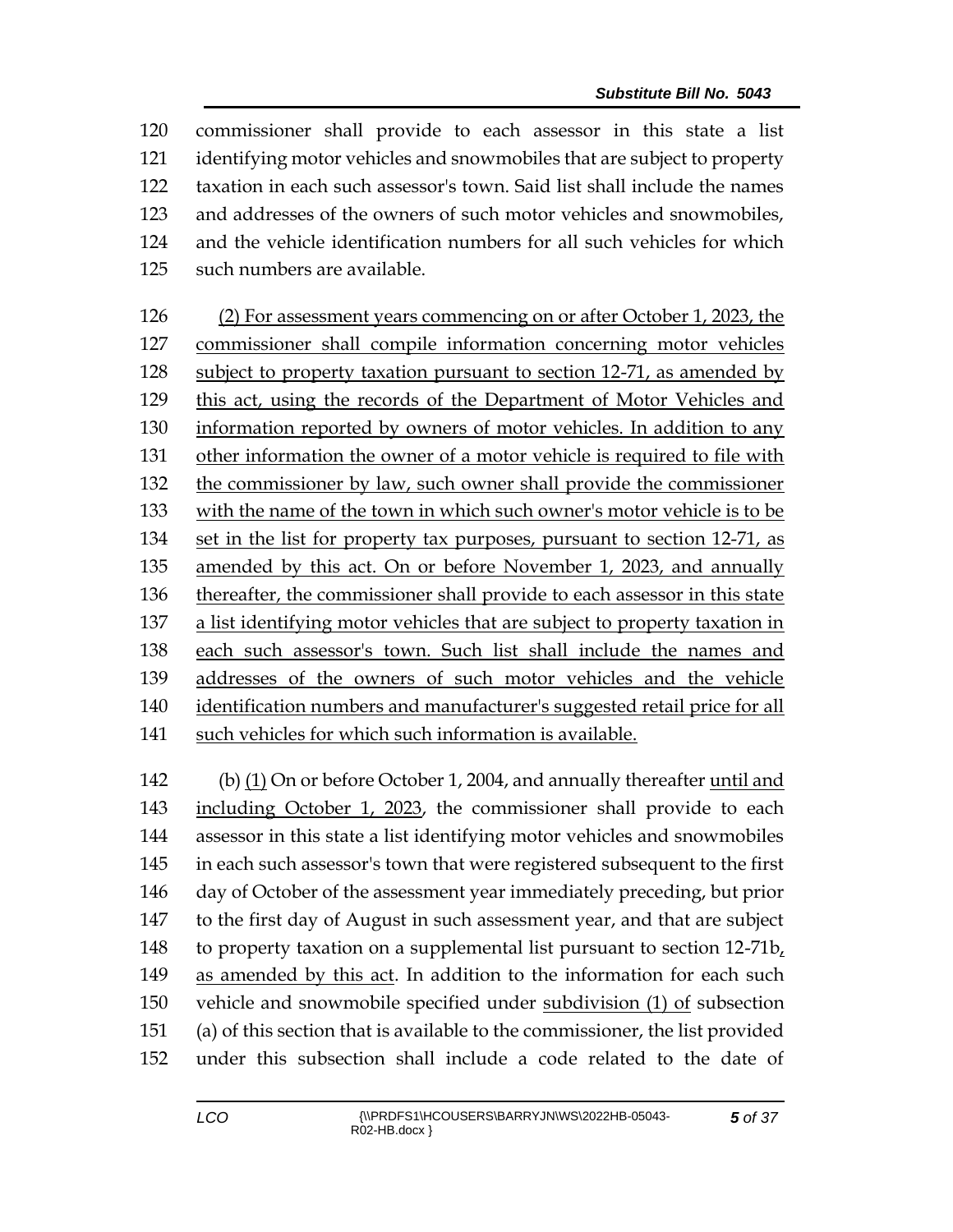registration of each such vehicle or snowmobile.

 (2) Not later than November 15, 2023, and monthly thereafter, the commissioner shall provide to each assessor in this state a list identifying motor vehicles in each such assessor's town that were 157 registered during the immediately preceding month and that are subject 158 to property taxation on a supplemental list pursuant to section 12-71b, as amended by this act, except that no such supplemental list shall be provided during the months of September and October. In addition to the information for such vehicle specified under subdivision (2) of subsection (a) of this section that is available to the commissioner, the list provided under this subsection shall include a code related to the date of registration of each such vehicle.

 (c) No assessor or tax collector shall disclose any information contained in any list provided by the commissioner pursuant to subsections (a) and (b) of this section if the commissioner is not required to provide such information or if such information is protected from disclosure under state or federal law.

 Sec. 3. Section 12-71d of the general statutes is repealed and the following is substituted in lieu thereof (*Effective July 1, 2022, and applicable to assessment years commencing on or after October 1, 2023*):

 **[**On**]** (a) Prior to and including October 1, 2022, on or before the first day of October each year, the Secretary of the Office of Policy and Management shall recommend a schedule of motor vehicle values which shall be used by assessors in each municipality in determining the assessed value of motor vehicles for purposes of property taxation. For every vehicle not listed in the schedule the determination of the assessed value of any motor vehicle for purposes of the property tax assessment list in any municipality shall continue to be the responsibility of the assessor in such municipality, provided the legislative body of the municipality may, by resolution, approve any change in the assessor's method of valuing motor vehicles. Any appeal from the findings of assessors concerning motor vehicle values shall be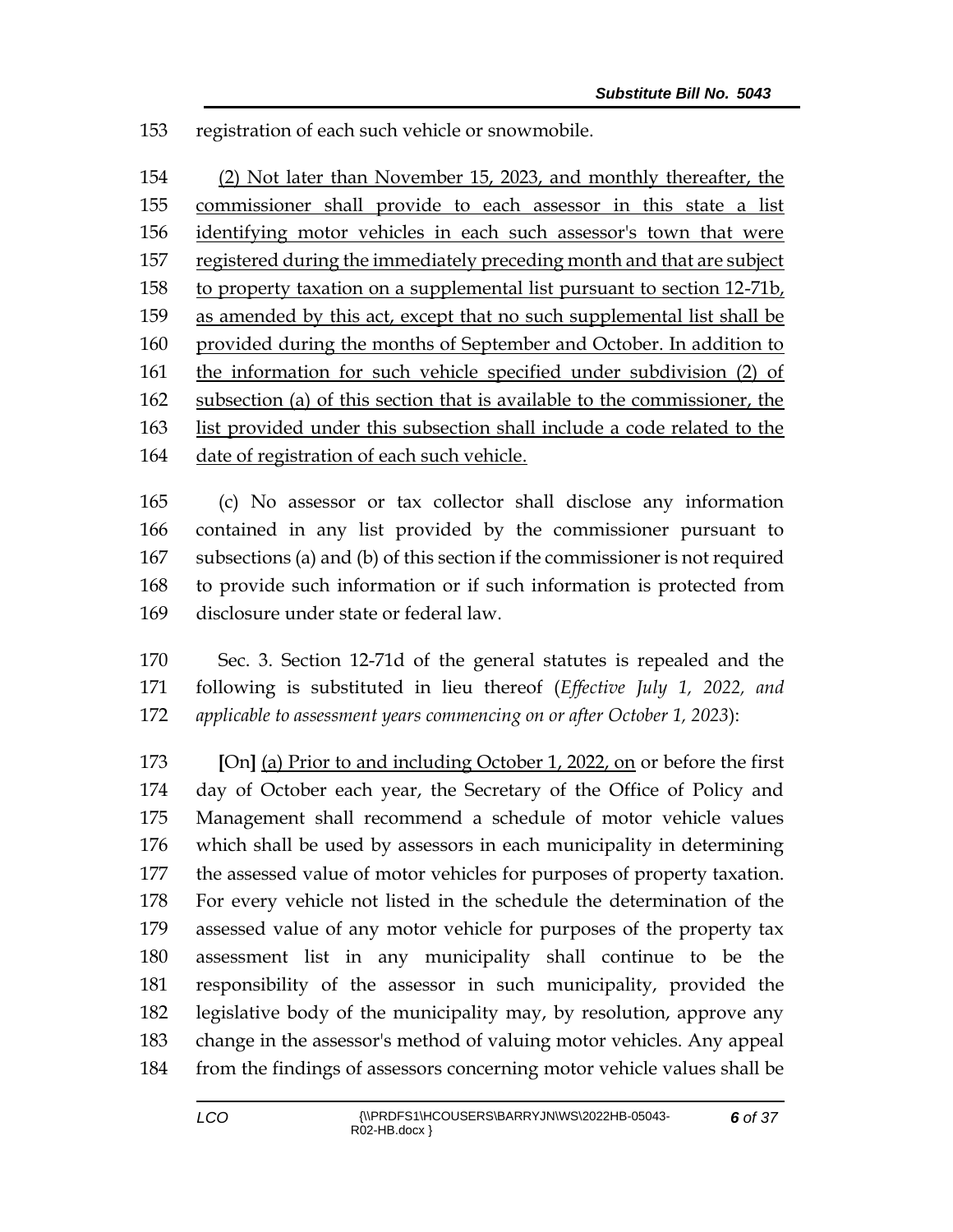made in accordance with provisions related to such appeals under this chapter. Such schedule of values shall include, to the extent that information for such purpose is available, the value for assessment 188 purposes of any motor vehicle currently in use. The value for each motor vehicle as listed shall represent one hundred per cent of the average retail price applicable to such motor vehicle in this state as of the first day of October in such year as determined by said secretary in cooperation with the Connecticut Association of Assessing Officers.

 (b) Not later than October 1, 2023, and annually thereafter, the Secretary of the Office of Policy and Management shall, in consultation 195 with the Connecticut Association of Assessing Officers, recommend a schedule of motor vehicle plate classes, which shall be used by assessors in each municipality in determining the classification of motor vehicles for purposes of property taxation. The value for each motor vehicle shall be determined by the schedule of depreciation described in subdivision (7) of subsection (b) of section 12-63, as amended by this act. The determination of the assessed value of any vehicle for which a manufacturer's suggested retail price cannot be obtained for purposes of the property tax assessment list in any municipality shall be the responsibility of the assessor in such municipality, in consultation with 205 the Connecticut Association of Assessing Officers. Any appeal from the findings of assessors concerning motor vehicle values shall be made in accordance with provisions related to such appeals under this chapter.

 Sec. 4. Section 12-63 of the general statutes is repealed and the following is substituted in lieu thereof (*Effective July 1, 2022*):

 (a) The present true and actual value of land classified as farm land pursuant to section 12-107c, as forest land pursuant to section 12-107d, as open space land pursuant to section 12-107e, or as maritime heritage land pursuant to section 12-107g shall be based upon its current use without regard to neighborhood land use of a more intensive nature, provided in no event shall the present true and actual value of open space land be less than it would be if such open space land comprised a part of a tract or tracts of land classified as farm land pursuant to section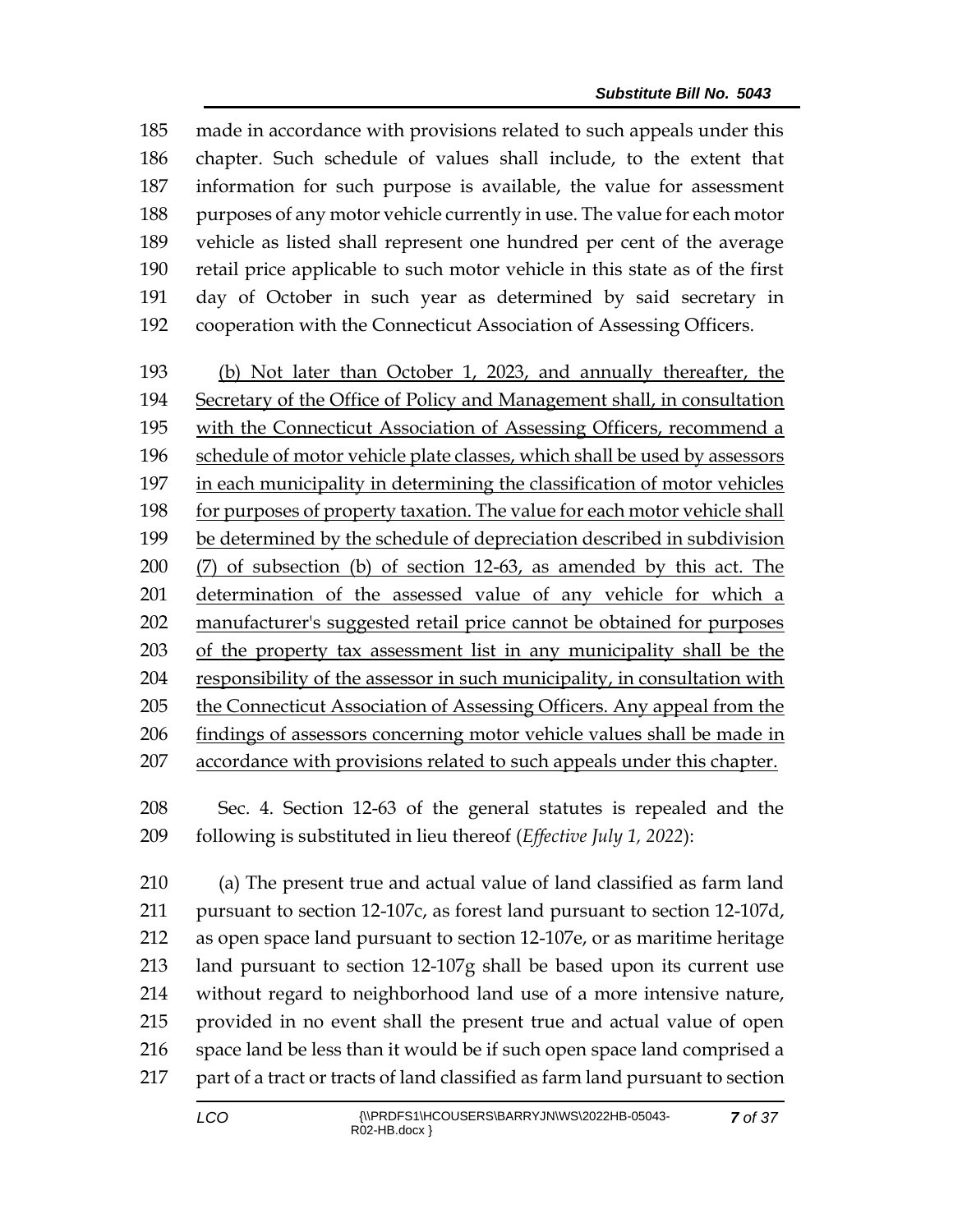12-107c. The present true and actual value of all other property shall be deemed by all assessors and boards of assessment appeals to be the fair market value thereof and not its value at a forced or auction sale.

 (b) (1) For the purposes of this subsection, (A) "electronic data processing equipment" means computers, printers, peripheral computer equipment, bundled software and any computer-based equipment acting as a computer, as defined in Section 168 of the Internal Revenue Code of 1986, or any subsequent corresponding internal revenue code of the United States, as from time to time amended; (B) "leased personal property" means tangible personal property which is the subject of a 228 written or oral lease or loan on the assessment date, or any such property which has been so leased or loaned by the then current owner 230 of such property for three or more of the twelve months preceding such assessment date; and (C) "original selling price" means the price at which tangible personal property is most frequently sold in the year that it was manufactured.

 (2) Any municipality may, by ordinance, adopt the provisions of this subsection to be applicable for the assessment year commencing October first of the assessment year in which a revaluation of all real property required pursuant to section 12-62 is performed in such municipality, and for each assessment year thereafter. If so adopted, the present true and actual value of tangible personal property, other than motor vehicles, shall be determined in accordance with the provisions of this subsection. If such property is purchased, its true and actual value shall be established in relation to the cost of its acquisition, including transportation and installation, and shall reflect depreciation in accordance with the schedules set forth in subdivisions (3) to (6), inclusive, of this subsection. If such property is developed and produced by the owner of such property for a purpose other than wholesale or retail sale or lease, its true and actual value shall be established in 248 relation to its cost of development, production and installation and shall reflect depreciation in accordance with the schedules provided in subdivisions (3) to (6), inclusive, of this subsection. The provisions of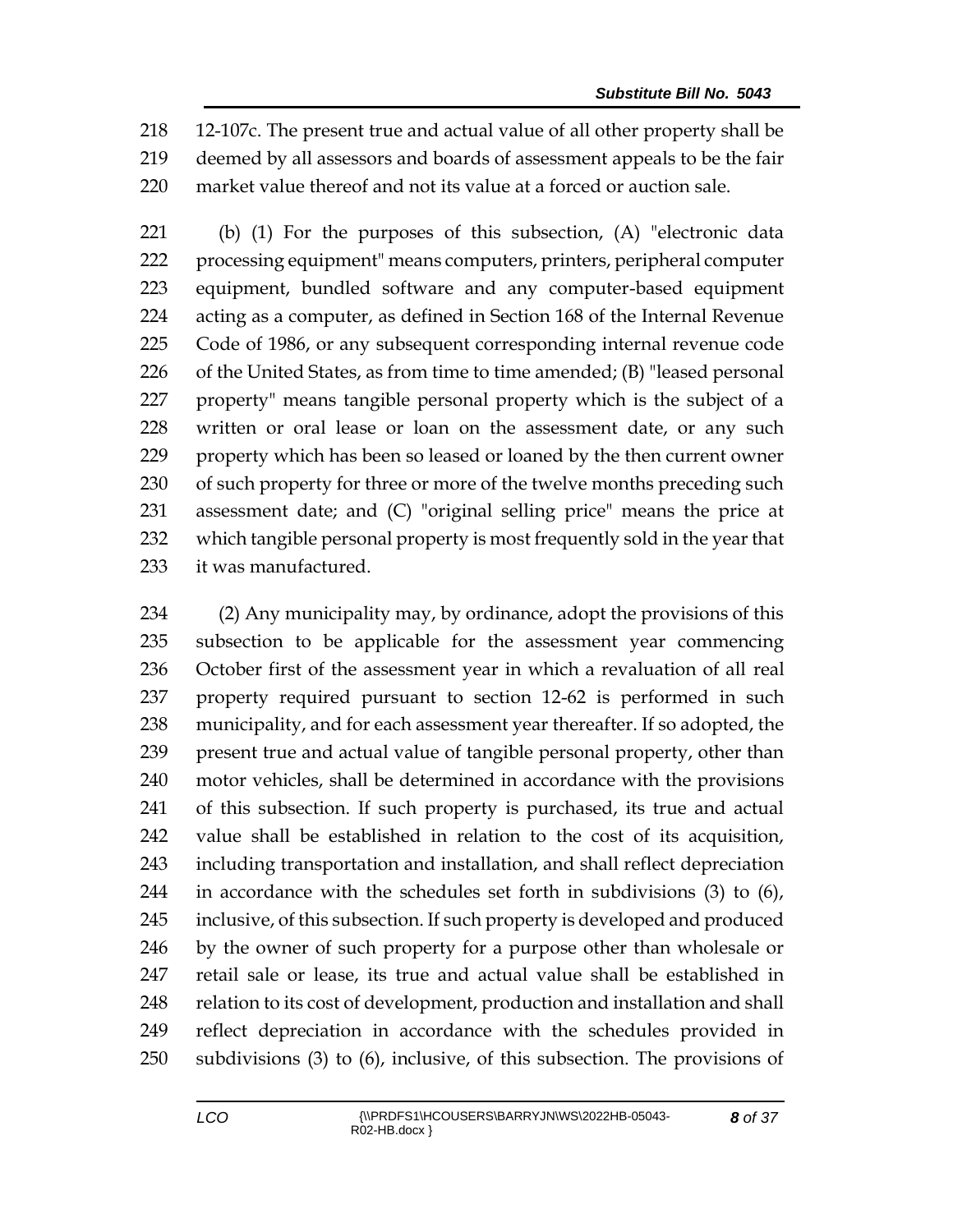251 this subsection shall not apply to property owned by a public service 252 company, as defined in section 16-1.

253 (3) The following schedule of depreciation shall be applicable with 254 respect to electronic data processing equipment:

 (A) Group I: Computer and peripheral hardware, including, but not limited to, personal computers, workstations, terminals, storage devices, printers, scanners, computer peripherals and networking equipment:

| T <sub>1</sub> |                              | Depreciated Value |
|----------------|------------------------------|-------------------|
| T2             |                              | As Percentage     |
| T <sub>3</sub> | Assessment Year              | Of Acquisition    |
| T <sub>4</sub> | <b>Following Acquisition</b> | <b>Cost Basis</b> |
| T <sub>5</sub> | First year                   | Seventy per cent  |
| T <sub>6</sub> | Second year                  | Forty per cent    |
| T7             | Third year                   | Twenty per cent   |
| T <sub>8</sub> | Fourth year and thereafter   | Ten per cent      |

259 (B) Group II: Other hardware, including, but not limited to, mini-260 frame and main-frame systems with an acquisition cost of more than 261 twenty-five thousand dollars:

| T <sub>9</sub>  |                              | Depreciated Value |
|-----------------|------------------------------|-------------------|
| <b>T10</b>      |                              | As Percentage     |
| <b>T11</b>      | <b>Assessment Year</b>       | Of Acquisition    |
| <b>T12</b>      | <b>Following Acquisition</b> | Cost Basis        |
| T <sub>13</sub> | First year                   | Ninety per cent   |
| T <sub>14</sub> | Second year                  | Sixty per cent    |
| T <sub>15</sub> | Third year                   | Forty per cent    |
| T <sub>16</sub> | Fourth year                  | Twenty per cent   |
| T <sub>17</sub> | Fifth year and thereafter    | Ten per cent      |

262 (4) The following schedule of depreciation shall be applicable with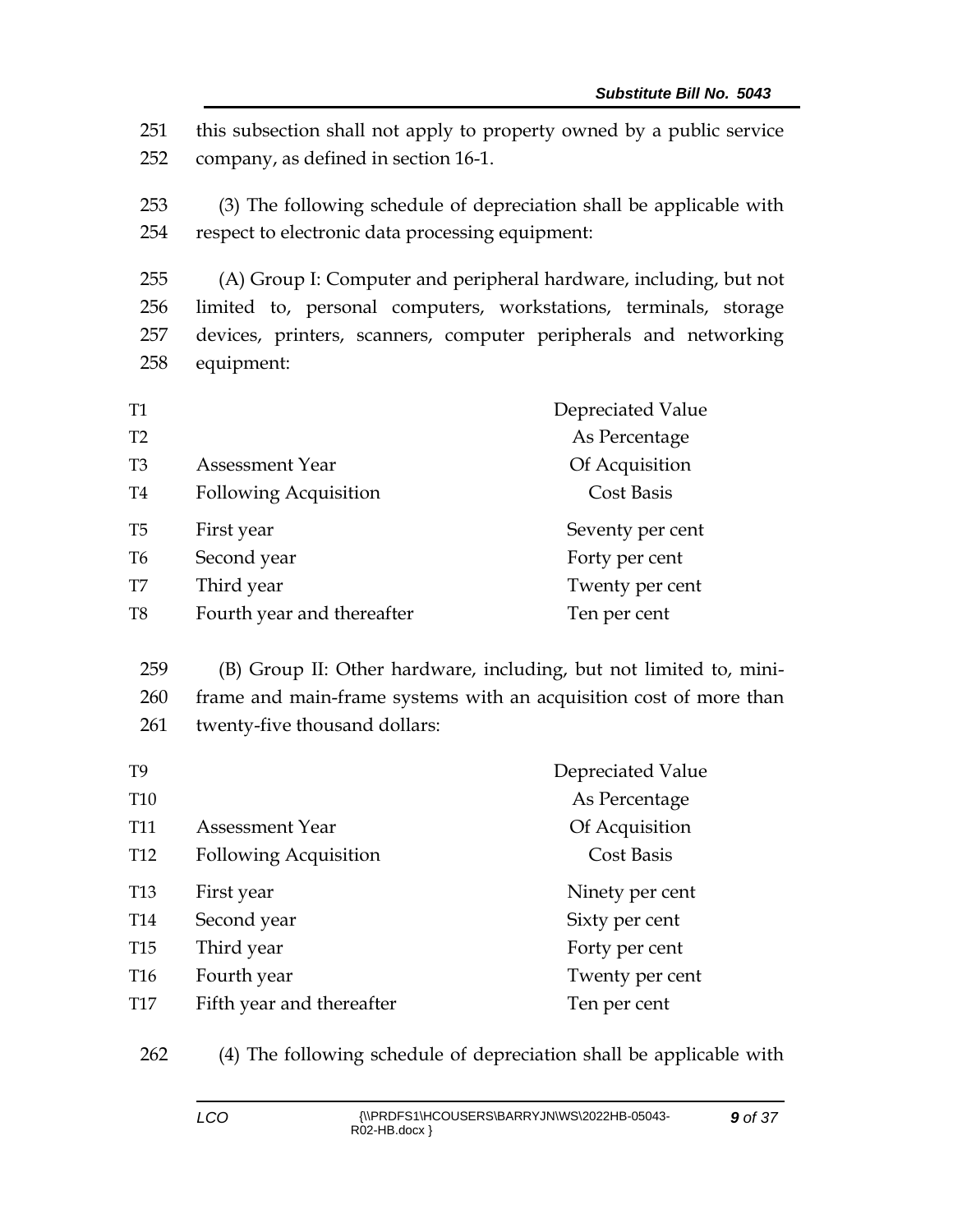| 263<br>264<br>265<br>266 | to be technologically advanced:                                                                                                              | respect to copiers, facsimile machines, medical testing equipment, and<br>any similar type of equipment that is not specifically defined as<br>electronic data processing equipment, but is considered by the assessor |
|--------------------------|----------------------------------------------------------------------------------------------------------------------------------------------|------------------------------------------------------------------------------------------------------------------------------------------------------------------------------------------------------------------------|
| <b>T18</b>               |                                                                                                                                              | Depreciated Value                                                                                                                                                                                                      |
| T19                      |                                                                                                                                              | As Percentage                                                                                                                                                                                                          |
| <b>T20</b>               | <b>Assessment Year</b>                                                                                                                       | Of Acquisition                                                                                                                                                                                                         |
| T <sub>21</sub>          | <b>Following Acquisition</b>                                                                                                                 | <b>Cost Basis</b>                                                                                                                                                                                                      |
| T <sub>22</sub>          | First year                                                                                                                                   | Ninety-five per cent                                                                                                                                                                                                   |
| T <sub>23</sub>          | Second year                                                                                                                                  | Eighty per cent                                                                                                                                                                                                        |
| <b>T24</b>               | Third year                                                                                                                                   | Sixty per cent                                                                                                                                                                                                         |
| T <sub>25</sub>          | Fourth year                                                                                                                                  | Forty per cent                                                                                                                                                                                                         |
| T <sub>26</sub>          | Fifth year and thereafter                                                                                                                    | Twenty per cent                                                                                                                                                                                                        |
| 267<br>268               | (5) The following schedule of depreciation shall be applicable with<br>respect to machinery and equipment used in the manufacturing process: |                                                                                                                                                                                                                        |
| T27                      |                                                                                                                                              | Depreciated Value                                                                                                                                                                                                      |
| <b>T28</b>               |                                                                                                                                              | As Percentage                                                                                                                                                                                                          |
| T <sub>29</sub>          | <b>Assessment Year</b>                                                                                                                       | Of Acquisition                                                                                                                                                                                                         |
| <b>T30</b>               | <b>Following Acquisition</b>                                                                                                                 | <b>Cost Basis</b>                                                                                                                                                                                                      |
| <b>T31</b>               | First year                                                                                                                                   | Ninety per cent                                                                                                                                                                                                        |
| T32                      | Second year                                                                                                                                  | Eighty per cent                                                                                                                                                                                                        |
| <b>T33</b>               | Third year                                                                                                                                   | Seventy per cent                                                                                                                                                                                                       |
| T34                      | Fourth year                                                                                                                                  | Sixty per cent                                                                                                                                                                                                         |
| <b>T35</b>               | Fifth year                                                                                                                                   | Fifty per cent                                                                                                                                                                                                         |
| T <sub>36</sub>          | Sixth year                                                                                                                                   | Forty per cent                                                                                                                                                                                                         |
| <b>T37</b>               | Seventh year                                                                                                                                 | Thirty per cent                                                                                                                                                                                                        |
| <b>T38</b>               | Eighth year and thereafter                                                                                                                   | Twenty per cent                                                                                                                                                                                                        |

269 (6) The following schedule of depreciation shall be applicable with 270 respect to all tangible personal property other than that described in 271 subdivisions (3) to (5), inclusive, and subdivision (7) of this subsection: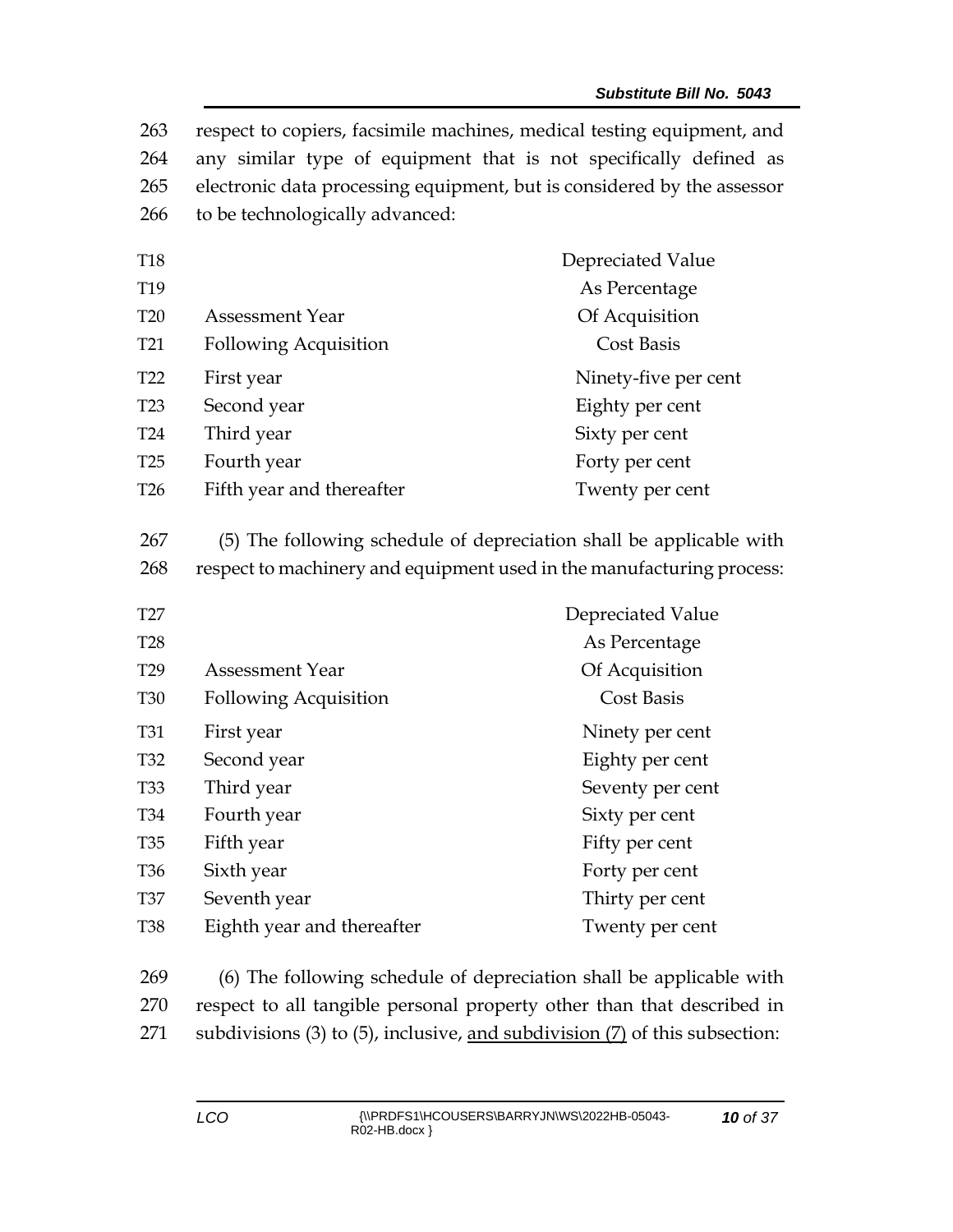| T39             |                                                                      | Depreciated Value                                                      |
|-----------------|----------------------------------------------------------------------|------------------------------------------------------------------------|
| T40             |                                                                      | As Percentage                                                          |
| T41             | <b>Assessment Year</b>                                               | Of Acquisition                                                         |
| T42             | <b>Following Acquisition</b>                                         | <b>Cost Basis</b>                                                      |
| T43             | First year                                                           | Ninety-five per cent                                                   |
| T44             | Second year                                                          | Ninety per cent                                                        |
| T45             | Third year                                                           | Eighty per cent                                                        |
| T46             | Fourth year                                                          | Seventy per cent                                                       |
| <b>T47</b>      | Fifth year                                                           | Sixty per cent                                                         |
| T48             | Sixth year                                                           | Fifty per cent                                                         |
| T49             | Seventh year                                                         | Forty per cent                                                         |
| <b>T50</b>      | Eighth year and thereafter                                           | Thirty per cent                                                        |
| 272             |                                                                      | (7) For assessment years commencing on or after October 1, 2023, the   |
| 273             |                                                                      | following schedule of depreciation shall be applicable with respect to |
| 274             |                                                                      | motor vehicles based on the manufacturer's suggested retail price of   |
| 275             | such motor vehicles, provided no motor vehicle shall be valued at an |                                                                        |
| 276             | amount less than two thousand dollars:                               |                                                                        |
| <b>T51</b>      |                                                                      | Percentage of                                                          |
| T <sub>52</sub> |                                                                      | <b>Manufacturer's Suggested</b>                                        |
| <b>T53</b>      | Age of Vehicle                                                       | <b>Retail Price</b>                                                    |
| T <sub>54</sub> | Up to year one                                                       | Eighty per cent                                                        |
| <b>T55</b>      | Year two                                                             | Seventy-five per cent                                                  |
| T <sub>56</sub> | <u>Year three</u>                                                    | Seventy per cent                                                       |
| <b>T57</b>      | Year four                                                            | <u>Sixty-five per cent</u>                                             |
| <b>T58</b>      | Year five                                                            | <b>Sixty per cent</b>                                                  |
| T <sub>59</sub> | <u>Year six</u>                                                      | Fifty-five per cent                                                    |
| <b>T60</b>      | Year seven                                                           | Fifty per cent                                                         |
| T61             | <u>Year eight</u>                                                    | Forty-five per cent                                                    |
| T62             | <u>Year nine</u>                                                     | Forty per cent                                                         |
| T63             | Year ten                                                             | Thirty-five per cent                                                   |
| T64             | Year eleven                                                          | Thirty per cent                                                        |
| T65             | Year twelve                                                          | Twenty-five per cent                                                   |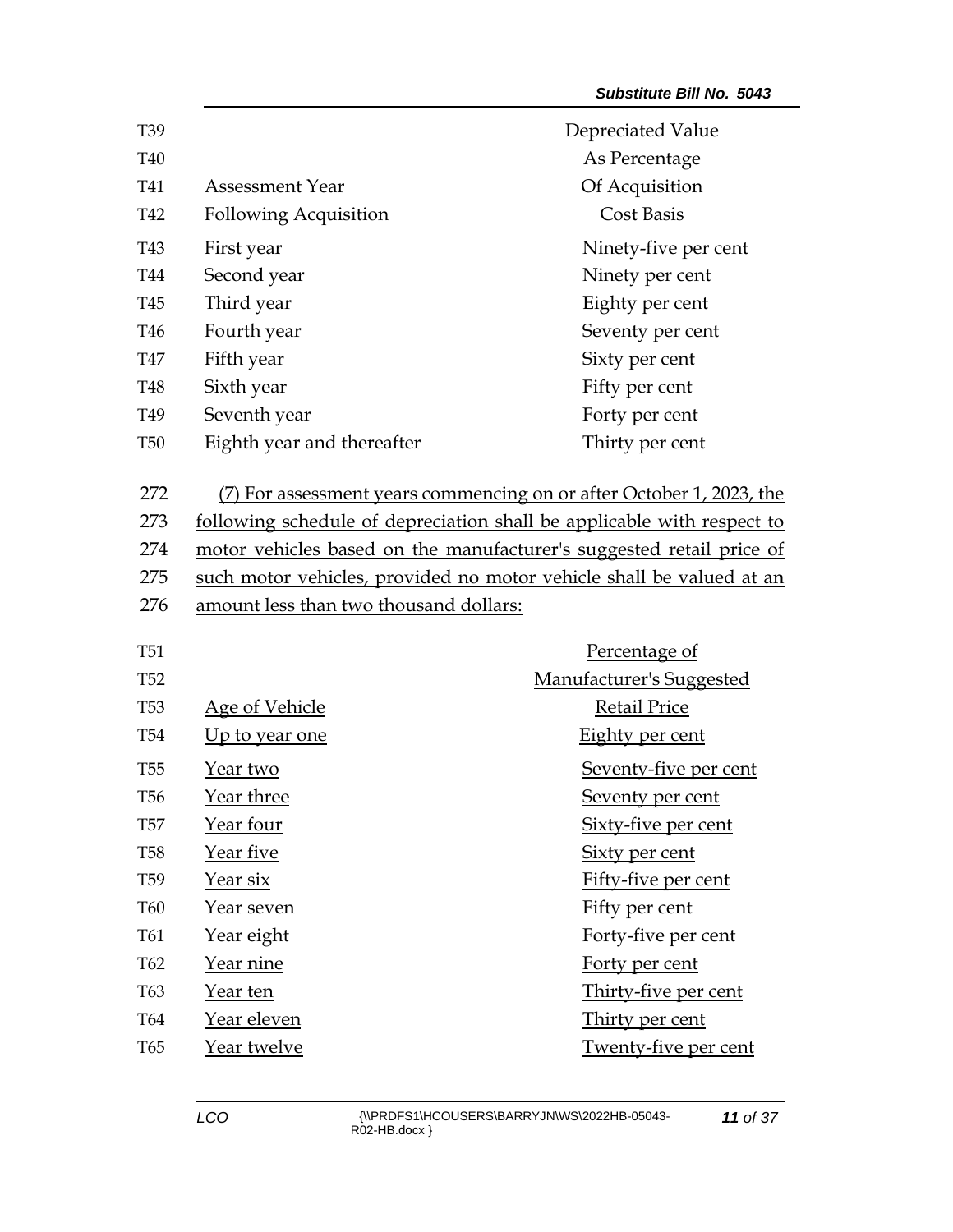| T66             | Year thirteen             | Twenty per cent   |
|-----------------|---------------------------|-------------------|
| T <sub>67</sub> | Year fourteen             | Fifteen per cent  |
| T68             | Years fifteen to nineteen | Ten per cent      |
| T <sub>69</sub> | Years twenty and beyond   | Not less than two |
| T70             |                           | thousand dollars  |

 **[**(7)**]** (8) The present true and actual value of leased personal property other than motor vehicles shall be determined in accordance with the provisions of this subdivision. Such value for any assessment year shall be established in relation to the original selling price for self- manufactured property or acquisition cost for acquired property and shall reflect depreciation in accordance with the schedules provided in subdivisions (3) to (6), inclusive, of this subsection. If the assessor is unable to determine the original selling price of leased personal property, the present true and actual value thereof shall be its current selling price.

 **[**(8)**]** (9) With respect to any personal property which is prohibited by law from being sold, the present true and actual value of such property shall be established with respect to such property's original manufactured cost increased by a ratio the numerator of which is the total proceeds from the manufacturer's salable equipment sold and the denominator of which is the total cost of the manufacturer's salable equipment sold. Such value shall then be depreciated in accordance with the appropriate schedule in this subsection.

 **[**(9)**]** (10) The schedules of depreciation set forth in subdivisions (3) to (6), inclusive, of this subsection shall not be used with respect to videotapes, horses or other taxable livestock or electric cogenerating equipment.

 **[**(10)**]** (11) If the assessor determines that the value of any item of 300 personal property, other than a motor vehicle, produced by the application of the schedules set forth in this subsection does not accurately reflect the present true and actual value of such item, the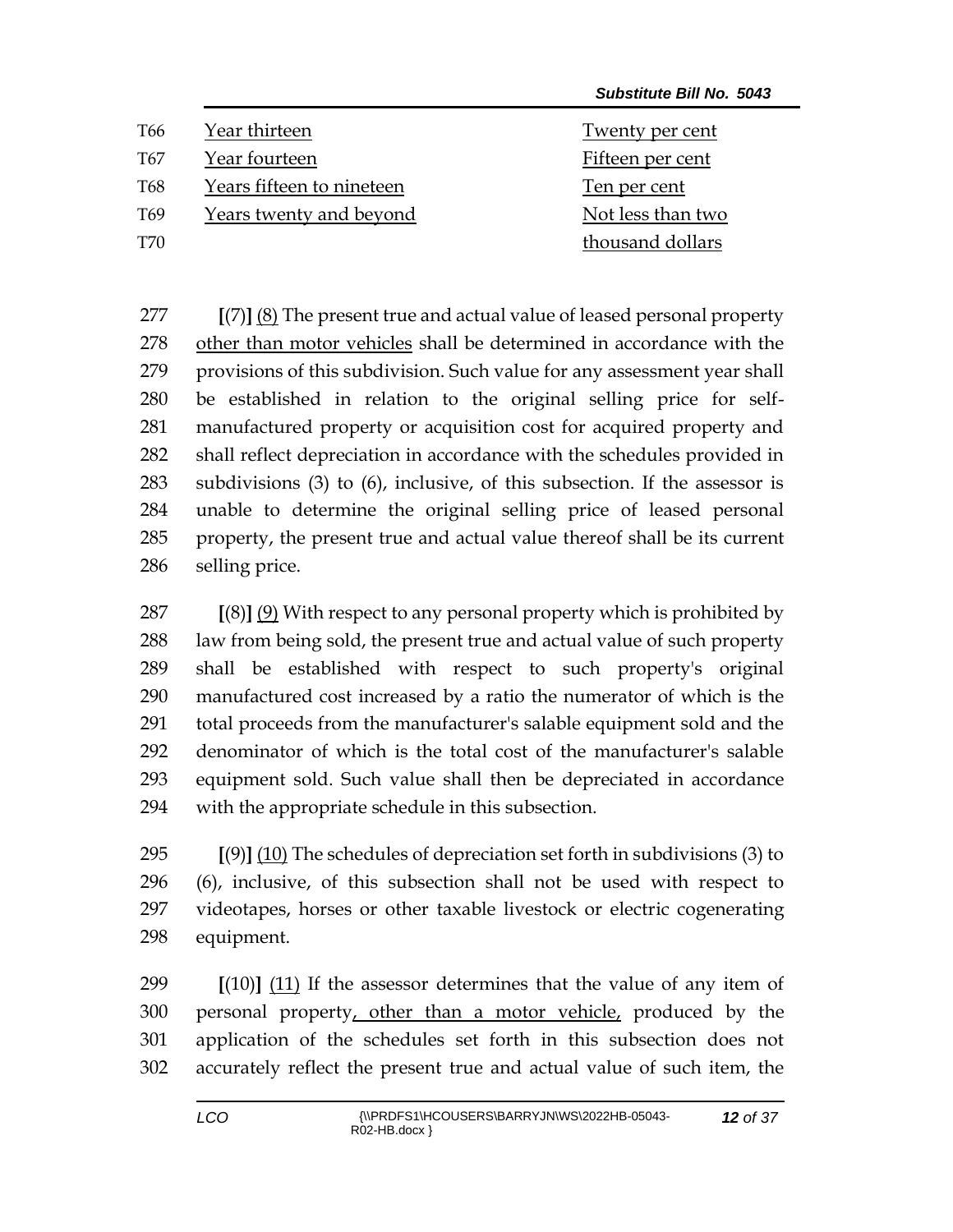assessor shall adjust such value to reflect the present true and actual value of such item.

 **[**(11)**]** (12) Nothing in this subsection shall prevent any taxpayer from appealing any assessment made pursuant to this subsection if such assessment does not accurately reflect the present true and actual value of any item of such taxpayer's personal property.

- Sec. 5. Section 12-41 of the general statutes is repealed and the following is substituted in lieu thereof (*Effective July 1, 2022, and applicable to assessment years commencing on or after October 1, 2023*):
- (a) "Municipality", whenever used in this section, includes each town, consolidated town and city, and consolidated town and borough.

 (b) **[**No**]** (1) For assessment years commencing prior to October 1, 2023, no person required by law to file an annual declaration of personal property shall include in such declaration motor vehicles that are registered in the office of the state Commissioner of Motor Vehicles. With respect to any vehicle subject to taxation in a town other than the town in which such vehicle is registered, pursuant to section 12-71, as amended by this act, information concerning such vehicle may be included in a declaration filed pursuant to this section or section 12-43, 322 as amended by this act, or on a report filed pursuant to section 12-57a.

 (2) For assessment years commencing on or after October 1, 2023, any person required to file an annual declaration of tangible personal property shall include in such declaration the motor vehicle listing, pursuant to subdivision (2) of subsection (f) of section 12-71, as amended by this act, of any motor vehicle owned by such person. If, after the annual deadline for filing a declaration, a motor vehicle is deemed personal property by the assessor, such motor vehicle shall be added to the declaration of the owner of such vehicle or included on a new declaration if no declaration was submitted in the prior year. The value of the motor vehicle shall be determined pursuant to section 12-63, as amended by this act. If applicable, the value of the motor vehicle for the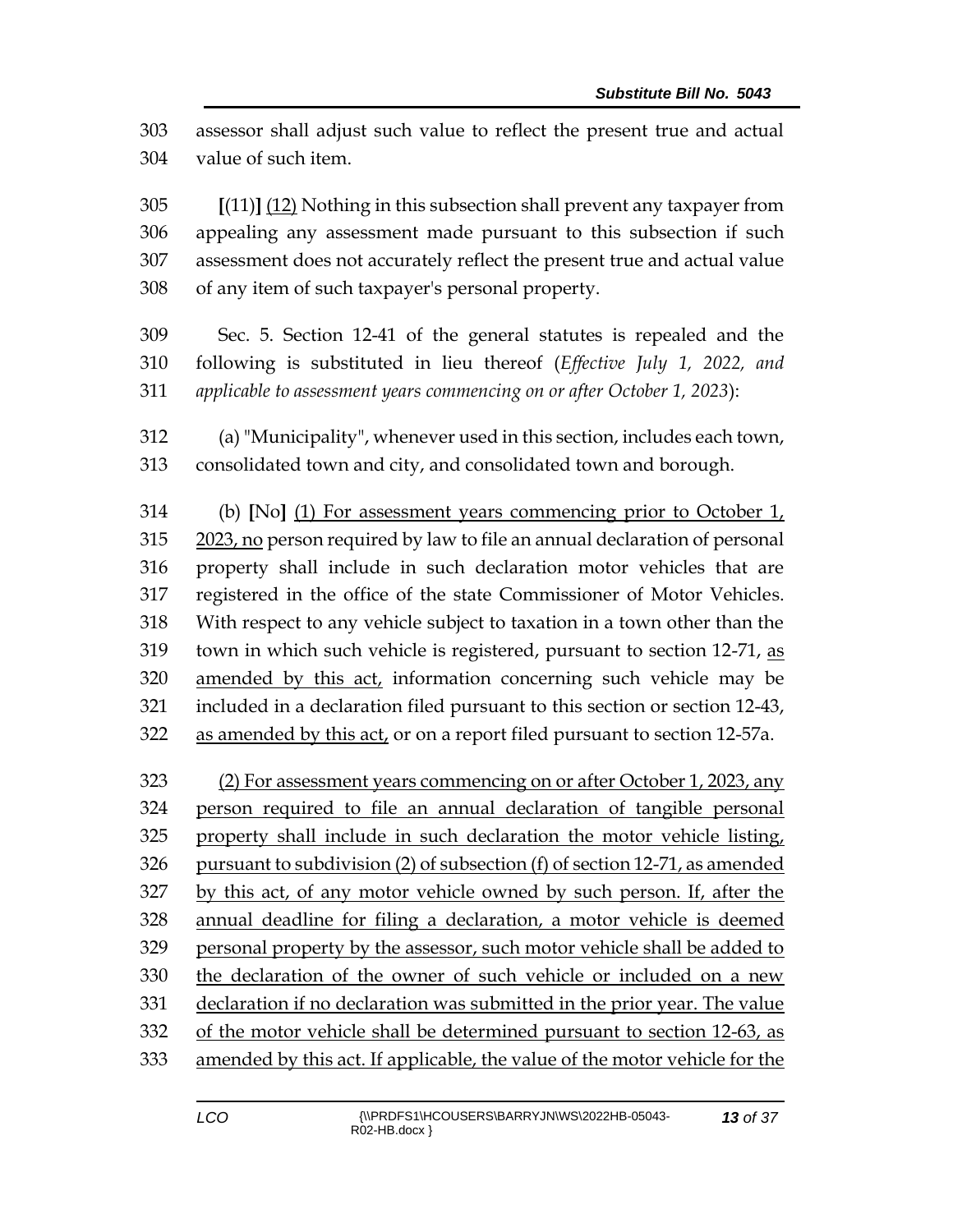current assessment year shall be prorated pursuant to section 12-71b, as amended by this act, and shall not be considered omitted property, as defined in section 12-53, as amended by this act, or subject to a penalty pursuant to subsection (e) of this section.

 (c) The annual declaration of the tangible personal property owned by such person on the assessment date, shall include, but is not limited to, the following property: Machinery used in mills and factories, cables, wires, poles, underground mains, conduits, pipes and other fixtures of water, gas, electric and heating companies, leasehold improvements classified as other than real property and furniture and fixtures of stores, offices, hotels, restaurants, taverns, halls, factories and manufacturers. Tangible personal property does not include a sign placed on a property 346 indicating that the property is for sale or lease. On and after October  $1<sub>t</sub>$  2023, tangible personal property shall include motor vehicles listed on the schedule of motor vehicle plate classes recommended pursuant to section 12-71d, as amended by this act. Commercial or financial information in any declaration filed under this section, except for commercial or financial information which concerns motor vehicles, shall not be open for public inspection but may be disclosed to municipal officers for tax collection purposes.

 (d) For assessment years commencing on or after October 1, 2023, the Office of Policy and Management shall, in consultation with the Connecticut Association of Assessing Officers, prescribe a form for the annual declaration of personal property.

 **[**(d)**]** (e) Any person required by law to file an annual declaration of personal property may sign and file such declaration electronically, **[**on a form provided by the assessor of a municipality,**]** provided **[**such**]** the municipality in which such declaration is to be filed (1) has the technological ability to accept electronic signatures, and (2) agrees to accept electronic signatures for annual declarations of personal property.

**[**(e)**]** (f) (1) Any person who fails to file a declaration of personal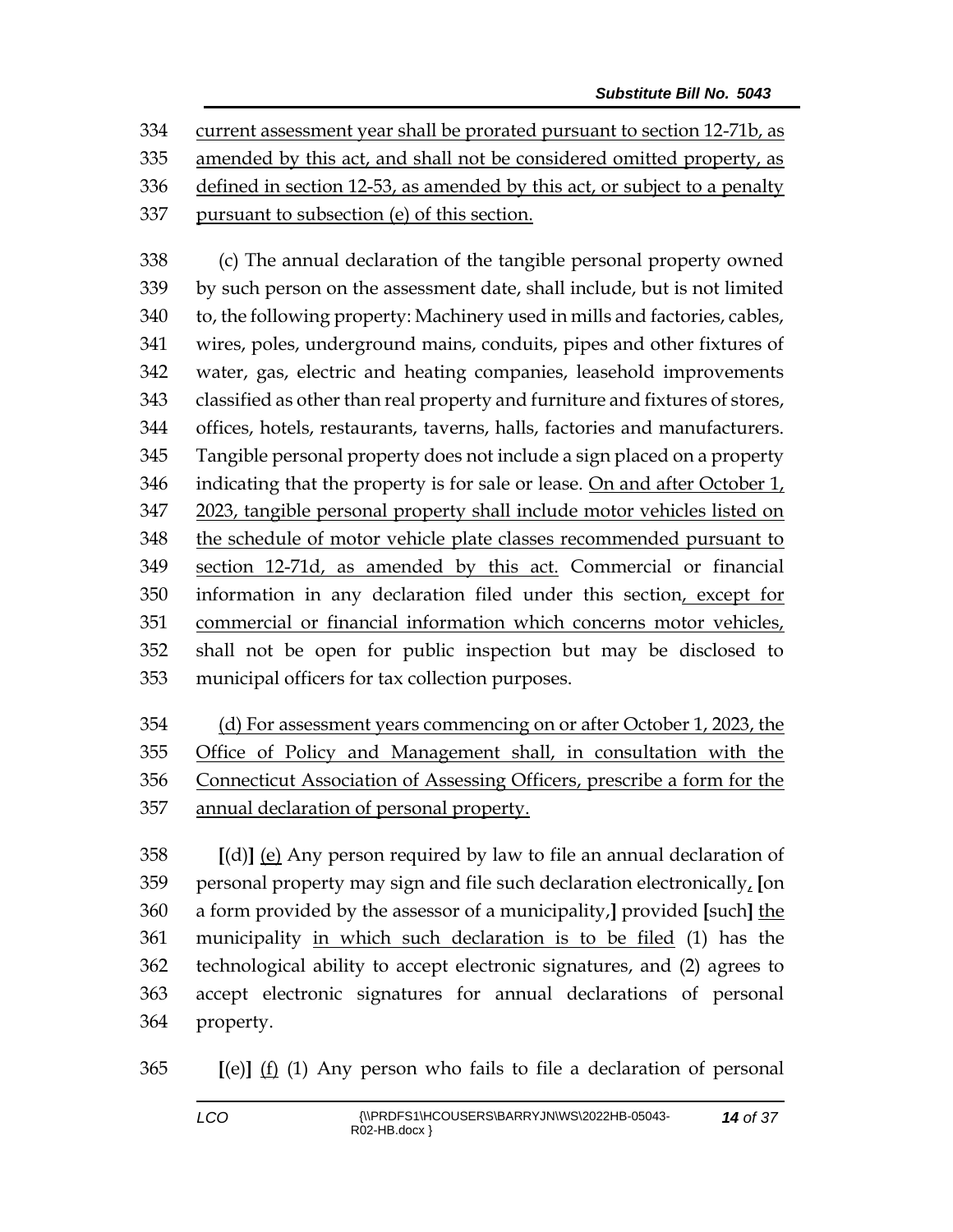property on or before the first day of November, or on or before the extended filing date as granted by the assessor pursuant to section 12- 42, as amended by this act, shall be subject to a penalty equal to twenty- five per cent of the assessment of such property; (2) any person who files a declaration of personal property in a timely manner, but has omitted 371 property, as defined in section 12-53, as amended by this act, shall be subject to a penalty equal to twenty-five per cent of the assessment of such omitted property. The penalty shall be added to the grand list by the assessor of the town in which such property is taxable; and (3) any declaration received by the municipality to which it is due that is in an envelope bearing a postmark, as defined in section 1-2a, showing a date within the allowed filing period shall not be deemed to be delinquent.

 Sec. 6. Subsection (a) of section 12-53 of the general statutes is repealed and the following is substituted in lieu thereof (*Effective July 1, 2022, and applicable to assessment years commencing on or after October 1, 2023*):

 (a) For purposes of this section: (1) "Omitted property" means property for which complete information is not included in the declaration required to be filed by law with respect to **[**either**]** (A) the total number and type of all items subject to taxation, **[**or**]** (B) the true original cost and year acquired of all such items, or (C) on or after October 1, 2023, the manufacturer's suggested retail price of a motor vehicle plus any applicable after-market alterations to such motor vehicle, (2) "books", "papers", "documents" and "other records" includes, but is not limited to, federal tax forms relating to the acquisition and cost of fixed assets, general ledgers, balance sheets, disbursement ledgers, fixed asset and depreciation schedules, financial statements, invoices, operating expense reports, capital and operating leases, conditional sales agreements and building or leasehold ledgers, and (3) "designee of an assessor" means a Connecticut municipal assessor certified in accordance with subsection (b) of section 12-40a, a certified public accountant, a revaluation company certified in accordance with section 12-2c for the valuation of personal property, or an individual certified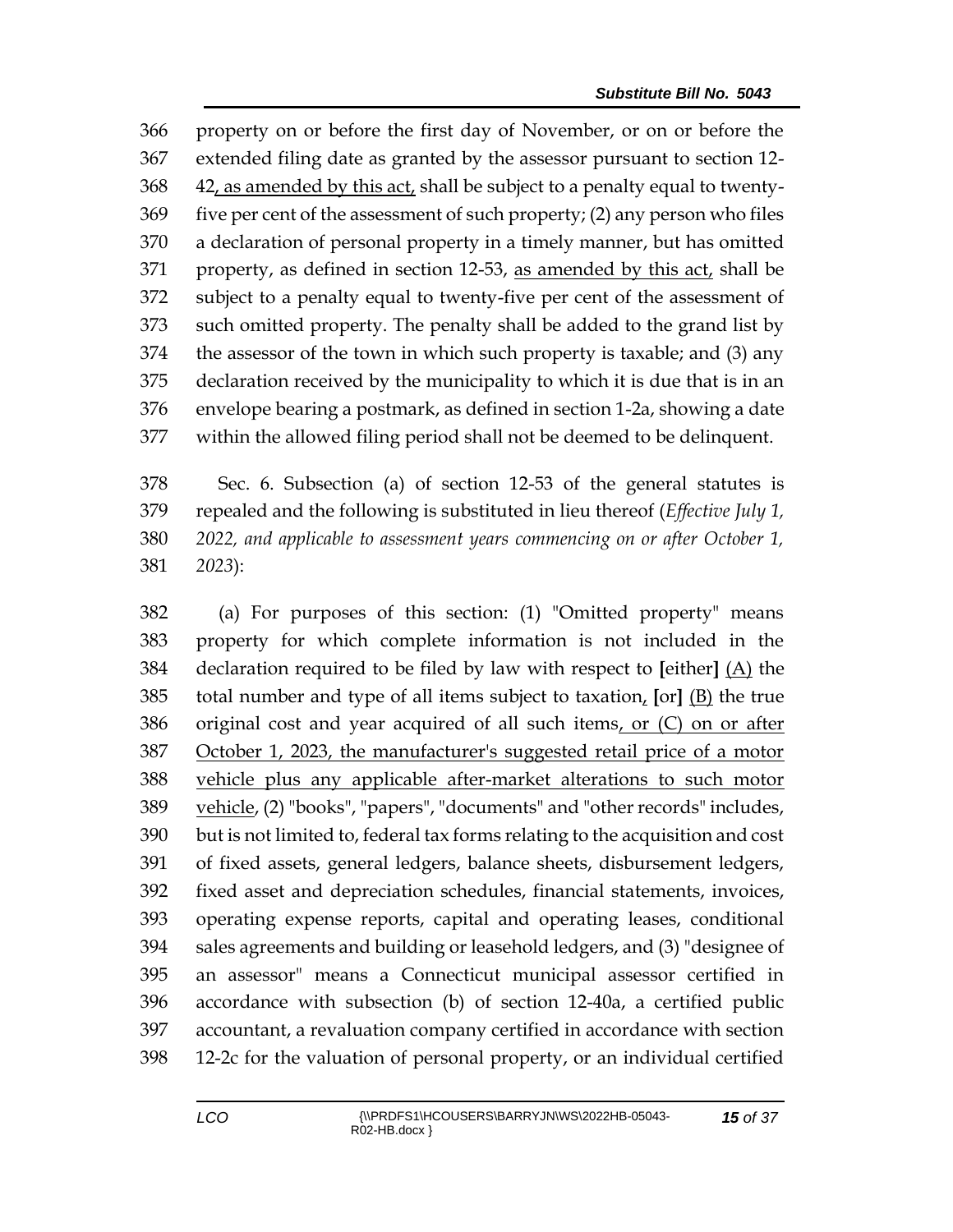as a revaluation company employee in accordance with section 12-2b for the valuation of personal property.

 Sec. 7. Section 12-71 of the general statutes is repealed and the following is substituted in lieu thereof (*Effective July 1, 2022, and applicable to assessment years commencing on or after October 1, 2023*):

 (a) **[**All**]** (1) For assessment years commencing prior to October 1, 2023, goods, chattels and effects or any interest therein, including any interest in a leasehold improvement classified as other than real property, belonging to any person who is a resident in this state, shall be listed for purposes of property tax in the town where such person resides, subject to the provisions of sections 12-41, as amended by this act, 12-43, as amended by this act, and 12-59. Any such property belonging to any nonresident shall be listed for purposes of property tax 412 as provided in section 12-43, as amended by this act. Motor vehicles and snowmobiles shall be listed for purposes of the property tax in accordance with subsection (f) of this section.

 (2) For assessment years commencing on or after October 1, 2023, goods, chattels and effects or any interest therein, including any interest in a leasehold improvement classified as other than real property, belonging to any person who is a resident in this state, shall be listed for 419 purposes of property tax in the town where such person resides, subject to the provisions of sections 12-41, as amended by this act, 12-43, as amended by this act, and 12-59. Any such property belonging to any nonresident shall be listed for purposes of property tax as provided in section 12-43, as amended by this act.

 (b) Except as otherwise provided by the general statutes, property subject to this section shall be valued at the same percentage of its then actual valuation as the assessors have determined with respect to the listing of real estate for the same year, except that any antique, rare or special interest motor vehicle, as defined in section 14-1, shall be assessed at a value of not more than five hundred dollars. The owner of such antique, rare or special interest motor vehicle may be required by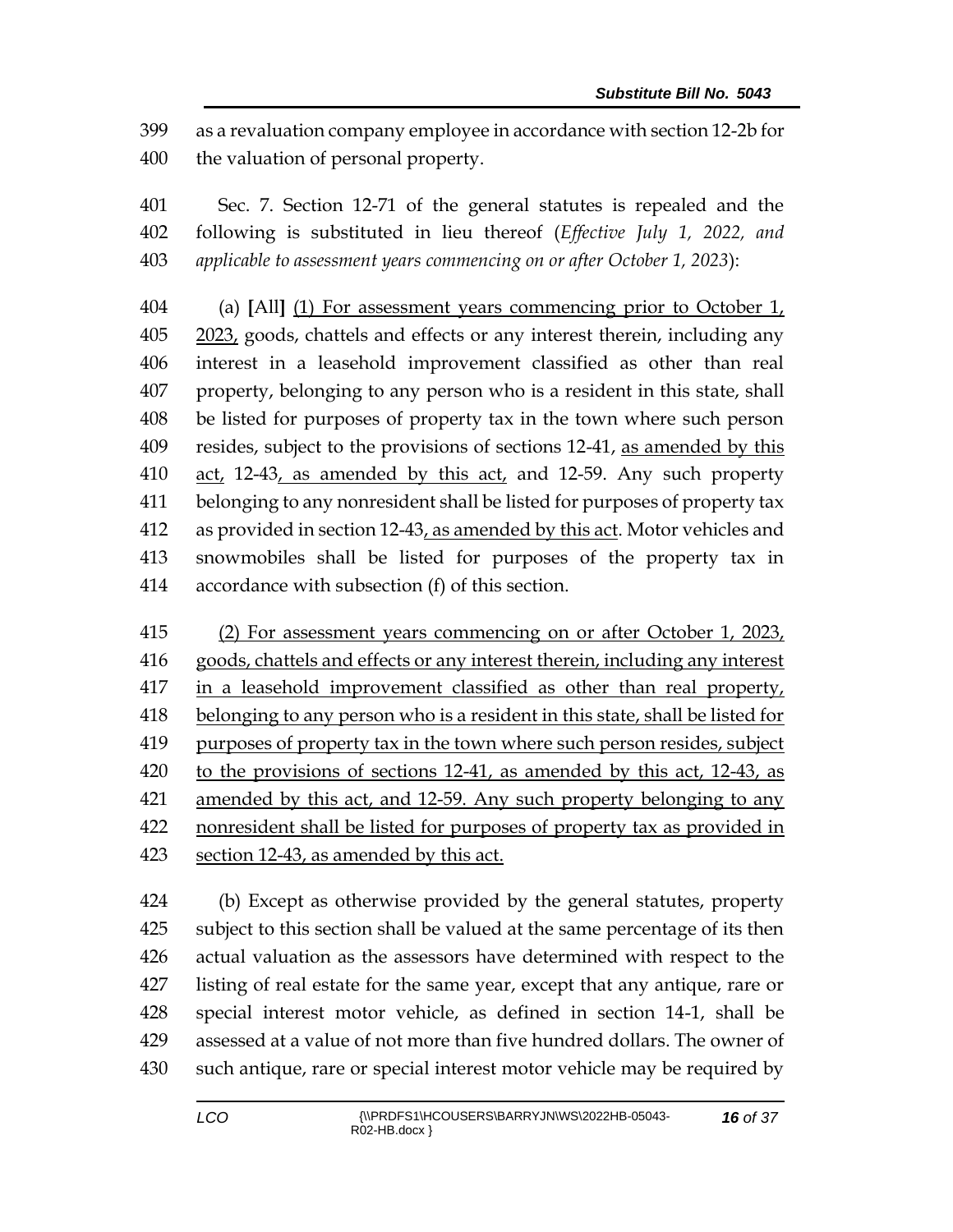the assessors to provide reasonable documentation that such motor vehicle is an antique, rare or special interest motor vehicle, provided any motor vehicle for which special number plates have been issued pursuant to section 14-20 shall not be required to provide any such documentation. The provisions of this section shall not include money or property actually invested in merchandise or manufacturing carried on out of this state or machinery or equipment which would be eligible for exemption under subdivision (72) of section 12-81 once installed and which cannot begin or which has not begun manufacturing, processing or fabricating; or which is being used for research and development, including experimental or laboratory research and development, design or engineering directly related to manufacturing or being used for the significant servicing, overhauling or rebuilding of machinery and equipment for industrial use or the significant overhauling or rebuilding of other products on a factory basis or being used for measuring or testing or metal finishing or in the production of motion pictures, video and sound recordings.

 (c) **[**Upon**]** For assessment years commencing prior to October 1, 2023, upon payment of the property tax assessed with respect to any property referred to in this section, owned by a resident or nonresident of this state, which is currently used or intended for use in relation to construction, building, grading, paving or similar projects, including, but not limited to, motor vehicles, bulldozers, tractors and any trailer-type vehicle, excluding any such equipment weighing less than five hundred pounds, and excluding any motor vehicle subject to registration pursuant to chapter 246 or exempt from such registration by section 14-34, the town in which such equipment is taxed shall issue, at the time of such payment, for display on a conspicuous surface of each such item of equipment for which such tax has been paid, a validation decal or sticker, identifiable as to the year of issue, which will be presumptive evidence that such tax has been paid in the appropriate town of the state.

(d) (1) Personal property subject to taxation under this chapter shall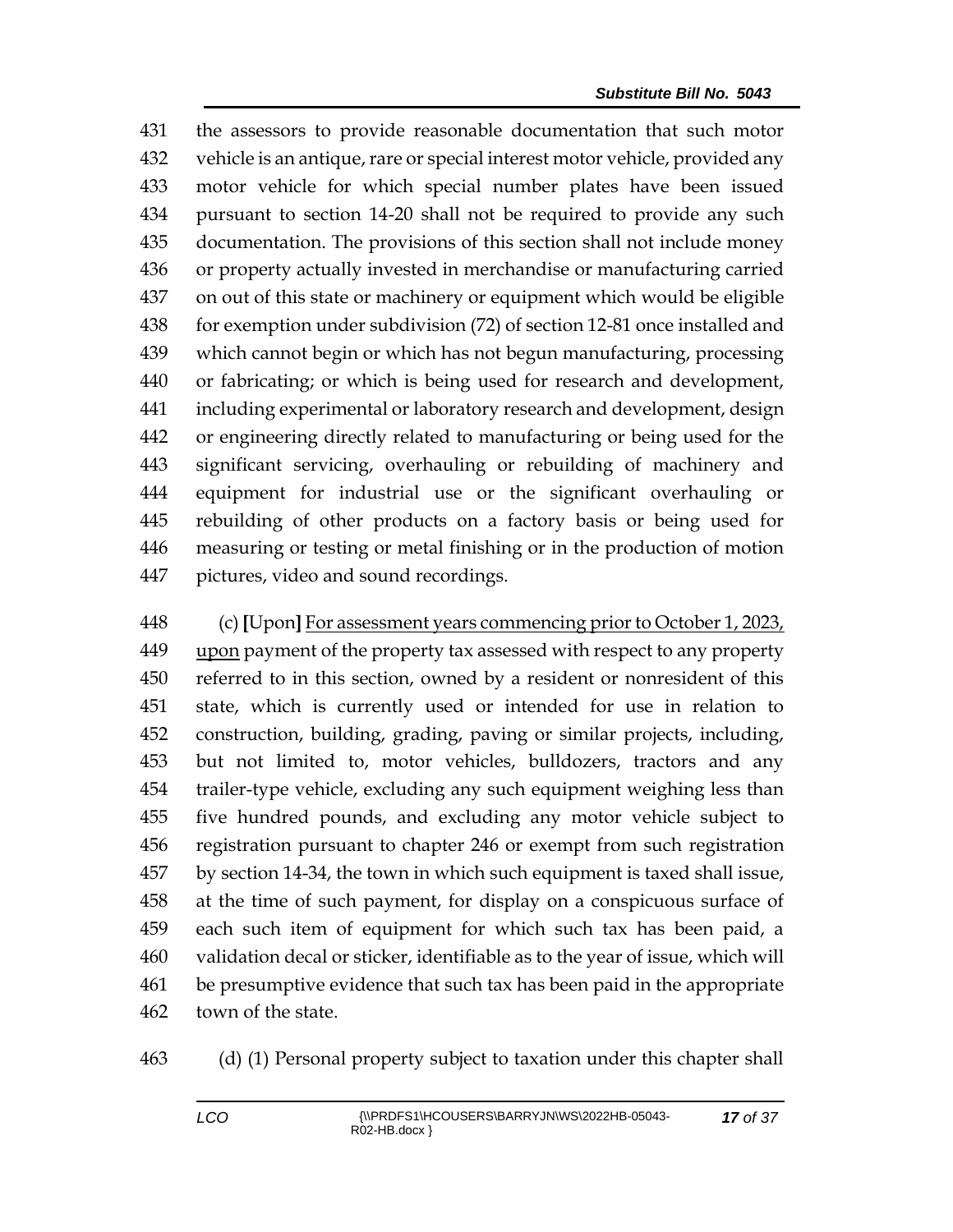not include computer software, except when the cost thereof is included, without being separately stated, in the cost of computer hardware. "Computer software" shall include any program or routine used to cause a computer to perform a specific task or set of tasks, including without limitation, operational and applicational programs and all documentation related thereto.

 (2) The provisions of subdivision (1) of this subsection shall be applicable (A) to the assessment year commencing October 1, 1988, and each assessment year thereafter, and (B) to any assessment of computer software made after September 30, 1988, for any assessment year commencing before October 1, 1988.

 (3) Nothing contained in this subsection shall create any implication related to liability for property tax with respect to computer software prior to July 1, 1989.

 (4) A certificate of correction in accordance with section 12-57 shall not be issued with respect to any property described in subdivision (1) of this subsection for any assessment year commencing prior to October 1, 1989.

 (e) For assessment years commencing on or after October 1, 1992, each municipality shall exempt aircraft, as defined in section 15-34, from the provisions of this chapter.

 (f) (1) **[**Property**]** For assessment years commencing prior to October 486 1, 2023, property subject to taxation under this chapter shall include each registered and unregistered motor vehicle and snowmobile that, in the normal course of operation, most frequently leaves from and returns to or remains in a town in this state, and any other motor vehicle or snowmobile located in a town in this state, which motor vehicle or snowmobile is not used or is not capable of being used.

 (2) (A) For assessment years commencing on or after October 1, 2023, each municipality shall list motor vehicles registered and classified in accordance with section 12-71d, as amended by this act, and such motor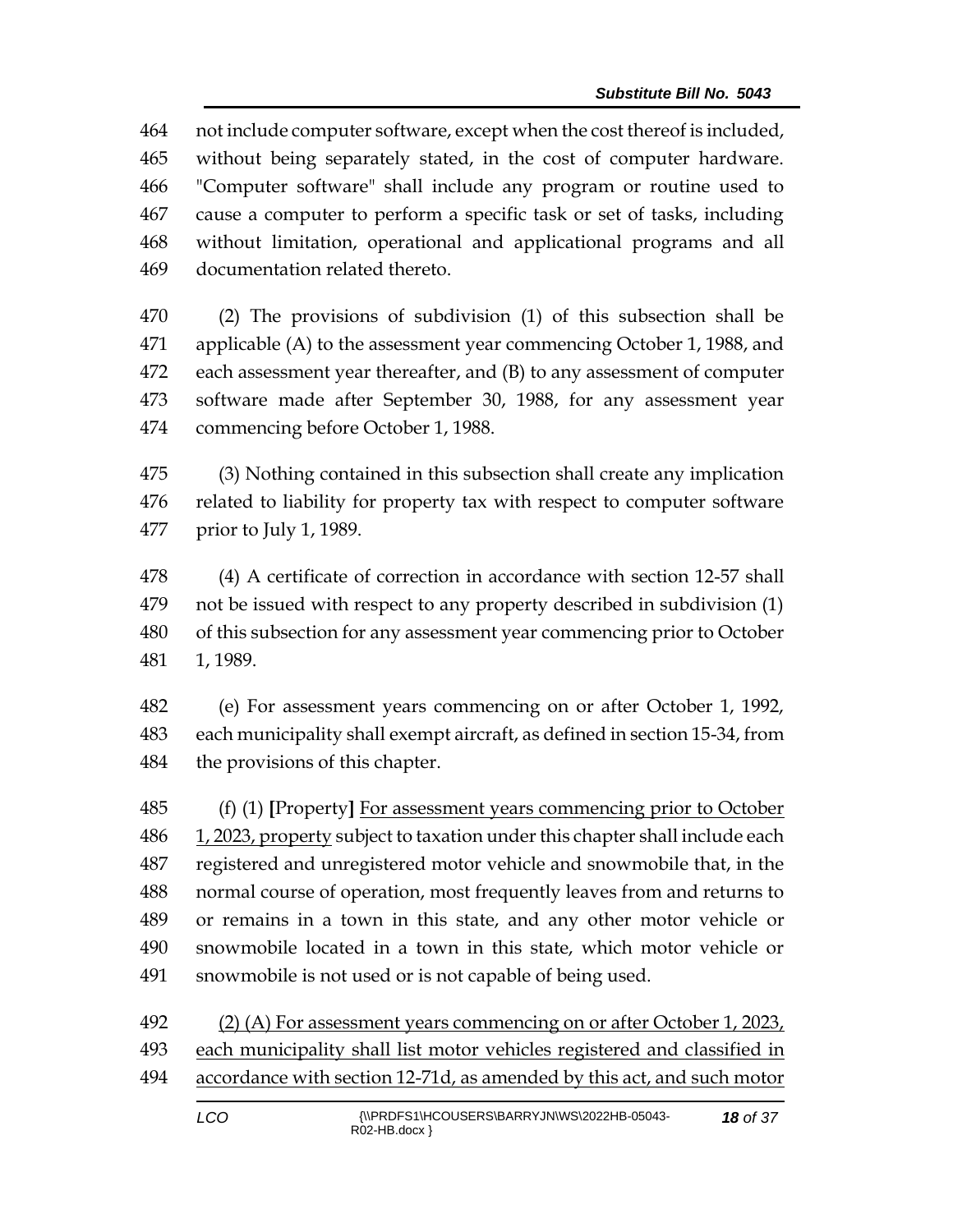vehicles shall be valued in the same manner as motor vehicles valued pursuant to section 12-63, as amended by this act.

 (B) For assessment years commencing on or after October 1, 2023, any unregistered motor vehicle or motor vehicle that is not used or capable 499 of being used that is located in a municipality in this state, shall be listed

- and valued in the manner described in subparagraph (A) of this
- subdivision.

 **[**(2) Any**]** (3) (A) For assessment years commencing prior to October 1, 2023, any motor vehicle or snowmobile registered in this state subject to taxation in accordance with the provisions of this subsection shall be set in the list of the town where such vehicle in the normal course of operation most frequently leaves from and returns to or in which it remains. It shall be presumed that any such motor vehicle or snowmobile most frequently leaves from and returns to or remains in the town in which the owner of such vehicle resides, unless a provision of this subsection otherwise expressly provides. As used in this **[**subsection**]** subparagraph, "the town in which the owner of such vehicle resides" means the town in this state where **[**(A)**]** (i) the owner, if an individual, has established a legal residence consisting of a true, fixed and permanent home to which such individual intends to return after any absence, or **[**(B)**]** (ii) the owner, if a company, corporation, limited liability company, partnership, firm or any other type of public or private organization, association or society, has an established site for conducting the purposes for which it was created. In the event such an entity resides in more than one town in this state, it shall be subject to taxation by each such town with respect to any registered or unregistered motor vehicle or snowmobile that most frequently leaves from and returns to or remains in such town.

523 (B) For assessment years commencing on or after October 1, 2023, any motor vehicle subject to taxation in this state in accordance with the provisions of this subsection shall be set in the list of the town where such vehicle in the normal course of operation most frequently leaves from and returns to or in which it remains. It shall be presumed that any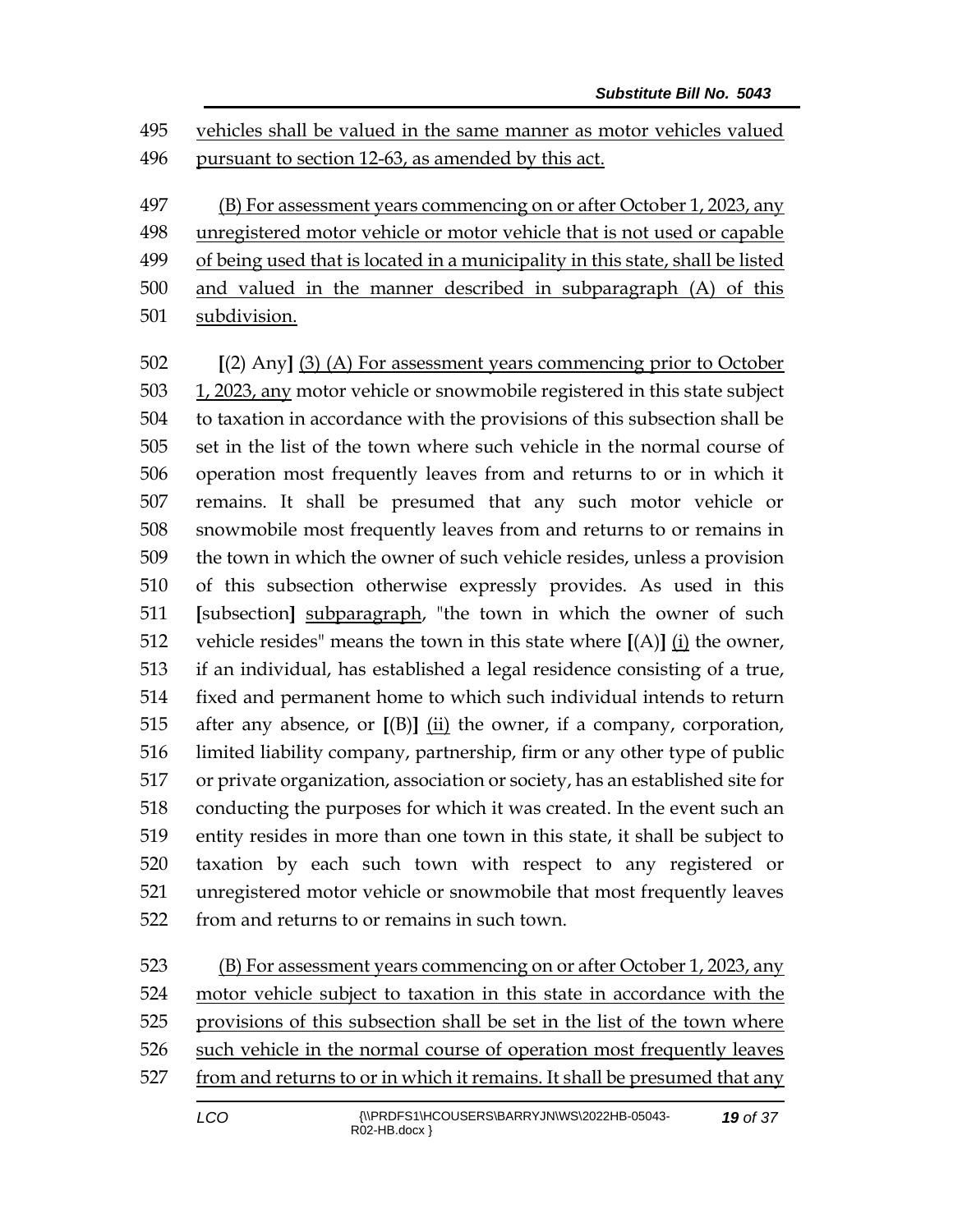such motor vehicle most frequently leaves from and returns to or 529 remains in the town in which the owner of such vehicle resides, unless a provision of this subsection otherwise expressly provides. As used in this subparagraph, "the town in which the owner of such vehicle resides" means the town in this state where (i) the owner, if an individual, has established a legal residence consisting of a true, fixed and permanent home to which such individual intends to return after any absence, or (ii) the owner, if a company, corporation, limited liability company, partnership, firm or any other type of public or private organization, association or society, has an established site for conducting the purposes for which it was created. In the event such an entity resides in more than one town in this state, it shall be subject to taxation by each such town with respect to any registered or unregistered motor vehicle that most frequently leaves from and returns to or remains in such town.

 **[**(3)**]** (4) Any motor vehicle owned by a nonresident of this state shall be set in the list of the town where such vehicle in the normal course of operation most frequently leaves from and returns to or in which it remains. If such vehicle in the normal course of operation most frequently leaves from and returns to or remains in more than one town, it shall be set in the list of the town in which such vehicle is located for the three or more months preceding the assessment day in any year, except that, if such vehicle is located in more than one town for three or more months preceding the assessment day in any year, it shall be set in the list of the town where it is located for the three months or more in such year nearest to such assessment day. In the event a motor vehicle owned by a nonresident is not located in any town for three or more of the months preceding the assessment day in any year, such vehicle shall be set in the list of the town where such vehicle is located on such assessment day.

 **[**(4) Notwithstanding**]** (5) (A) For assessment years commencing prior to October 1, 2023, notwithstanding any provision of subdivision **[**(2)**]** (3) of this subsection: **[**(A)**]** (i) Any registered motor vehicle that is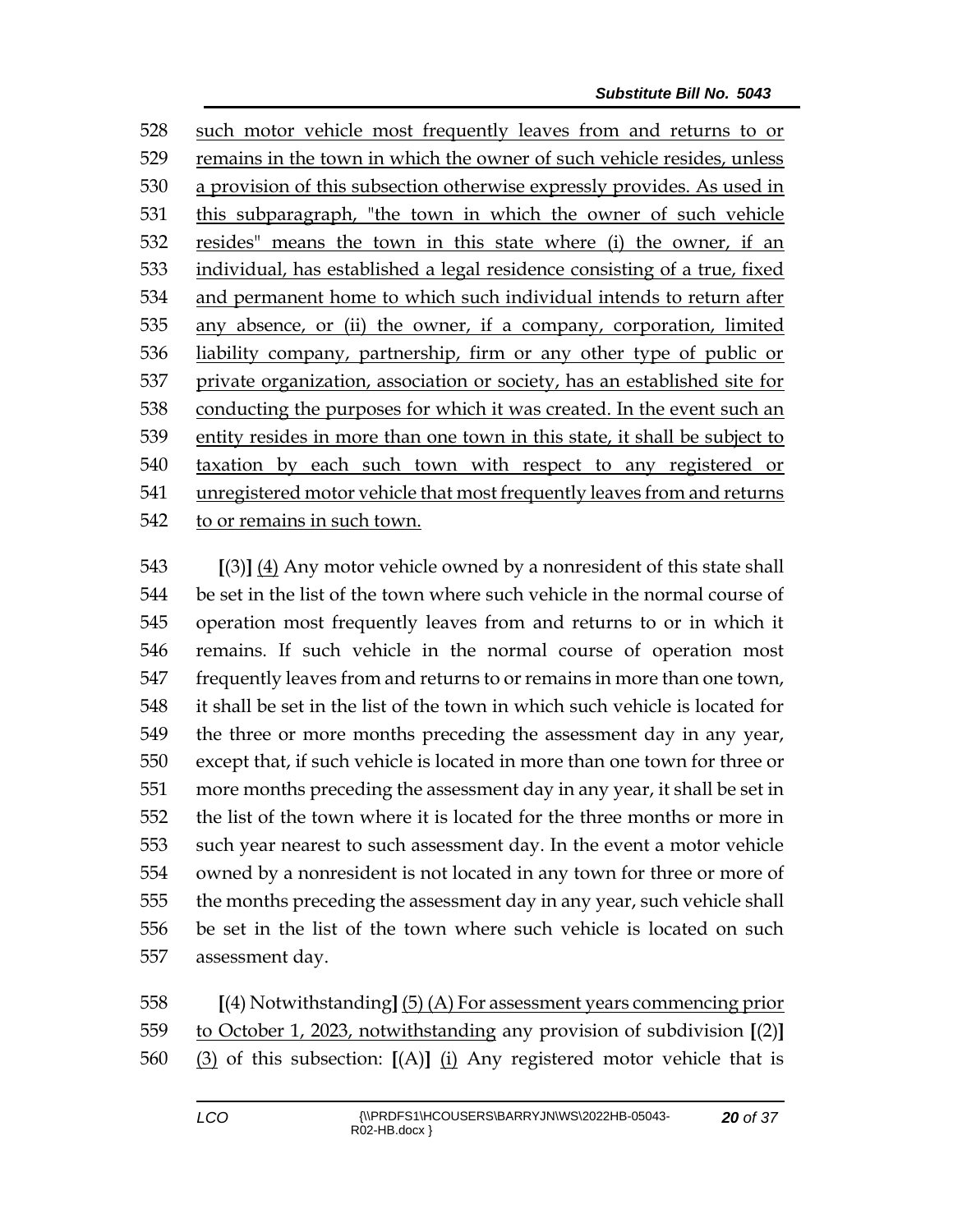assigned to an employee of the owner of such vehicle for the exclusive use of such employee and which, in the normal course of operation most frequently leaves from and returns to or remains in such employee's town of residence, shall be set in the list of the town where such employee resides; **[**(B)**]** (ii) any registered motor vehicle that is being operated, pursuant to a lease, by a person other than the owner of such vehicle, or such owner's employee, shall be set in the list of the town where the person who is operating such vehicle pursuant to said lease resides; **[**(C)**]** (iii) any registered motor vehicle designed or used for recreational purposes, including, but not limited to, a camp trailer, camper or motor home, shall be set in the list of the town such vehicle, in the normal course of its operation for camping, travel or recreational purposes in this state, most frequently leaves from and returns to or the town in which it remains. If such a vehicle is not used in this state in its normal course of operation for camping, travel or recreational purposes, such vehicle shall be set in the list of the town in this state in which the owner of such vehicle resides; and **[**(D)**]** (iv) any registered motor vehicle that is used or intended for use for the purposes of construction, building, grading, paving or similar projects, or to facilitate any such project, shall be set in the list of the town in which such project is situated if such vehicle is located in said town for the three or more months preceding the assessment day in any year, provided **[**(i)**]** if such vehicle is located in more than one town in this state for three or more months preceding the assessment day in any year, such vehicle shall be set in the list of the town where it is located for the three months or more in such year nearest to such assessment day, and **[**(ii)**]** if such vehicle is not located in any town for three or more of the months preceding the assessment day in any year, such vehicle shall be set in the list of the town where such vehicle is located on such assessment day.

590 (B) For assessment years commencing on or after October 1, 2023, notwithstanding any provision of subdivision (3) of this subsection: (i) Any motor vehicle that is assigned to an employee of the owner of such vehicle for the exclusive use of such employee and which, in the normal course of operation most frequently leaves from and returns to or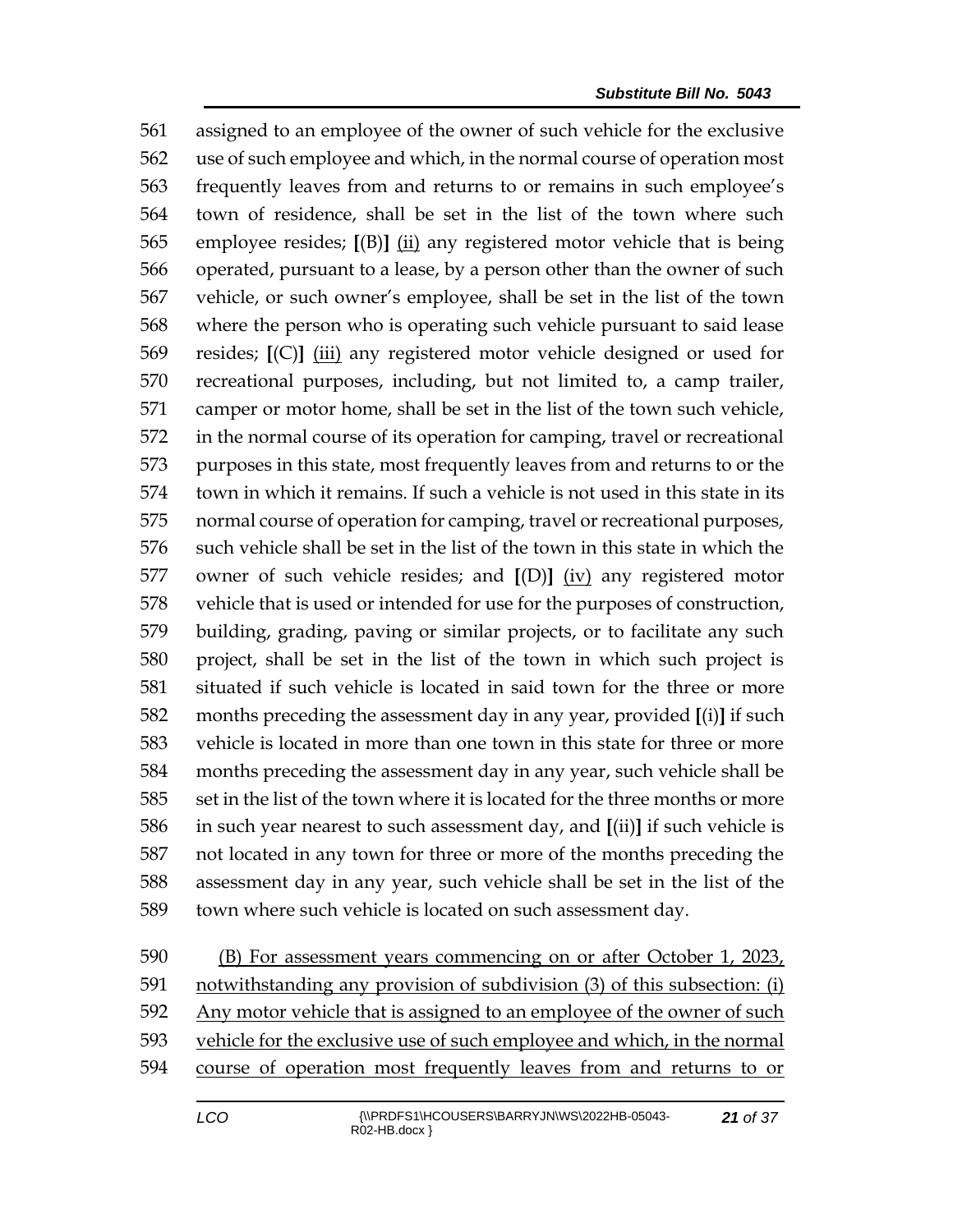remains in such employee's town of residence, shall be set in the list of the town where such employee resides; (ii) any motor vehicle that is being operated, pursuant to a lease, by a person other than the owner of such vehicle, or such owner's employee, shall be set in the list of the town where the person who is operating such vehicle pursuant to said lease resides; (iii) any motor vehicle designed or used for recreational purposes, including, but not limited to, a camper or motor home, shall be set in the list of the town such vehicle, in the normal course of its operation for camping, travel or recreational purposes in this state, most frequently leaves from and returns to or the town in which it remains. If such a vehicle is not used in this state in its normal course of operation for camping, travel or recreational purposes, such vehicle shall be set in the list of the town in this state in which the owner of such vehicle resides; and (iv) any motor vehicle that is used or intended for use for the purposes of construction, building, grading, paving or similar projects, or to facilitate any such project, shall be set in the list of the town in which such project is situated if such vehicle is located in said 612 town for the three or more months preceding the assessment day in any year, provided if such vehicle is located in more than one town in this state for three or more months preceding the assessment day in any year, such vehicle shall be set in the list of the town where it is located for the three months or more in such year nearest to such assessment day, and if such vehicle is not located in any town for three or more of the months preceding the assessment day in any year, such vehicle shall be set in the list of the town where such vehicle is located on such assessment day.

 **[**(5)**]** (6) The owner of a motor vehicle subject to taxation in accordance with the provisions of subdivision **[**(4)**]** (5) of this subsection in a town other than the town in which such owner resides may register such vehicle in the town in which such vehicle is subject to taxation.

 **[**(6) Information**]** (7) (A) For assessment years commencing prior to October 1, 2023, information concerning any vehicle subject to taxation in a town other than the town in which it is registered may be included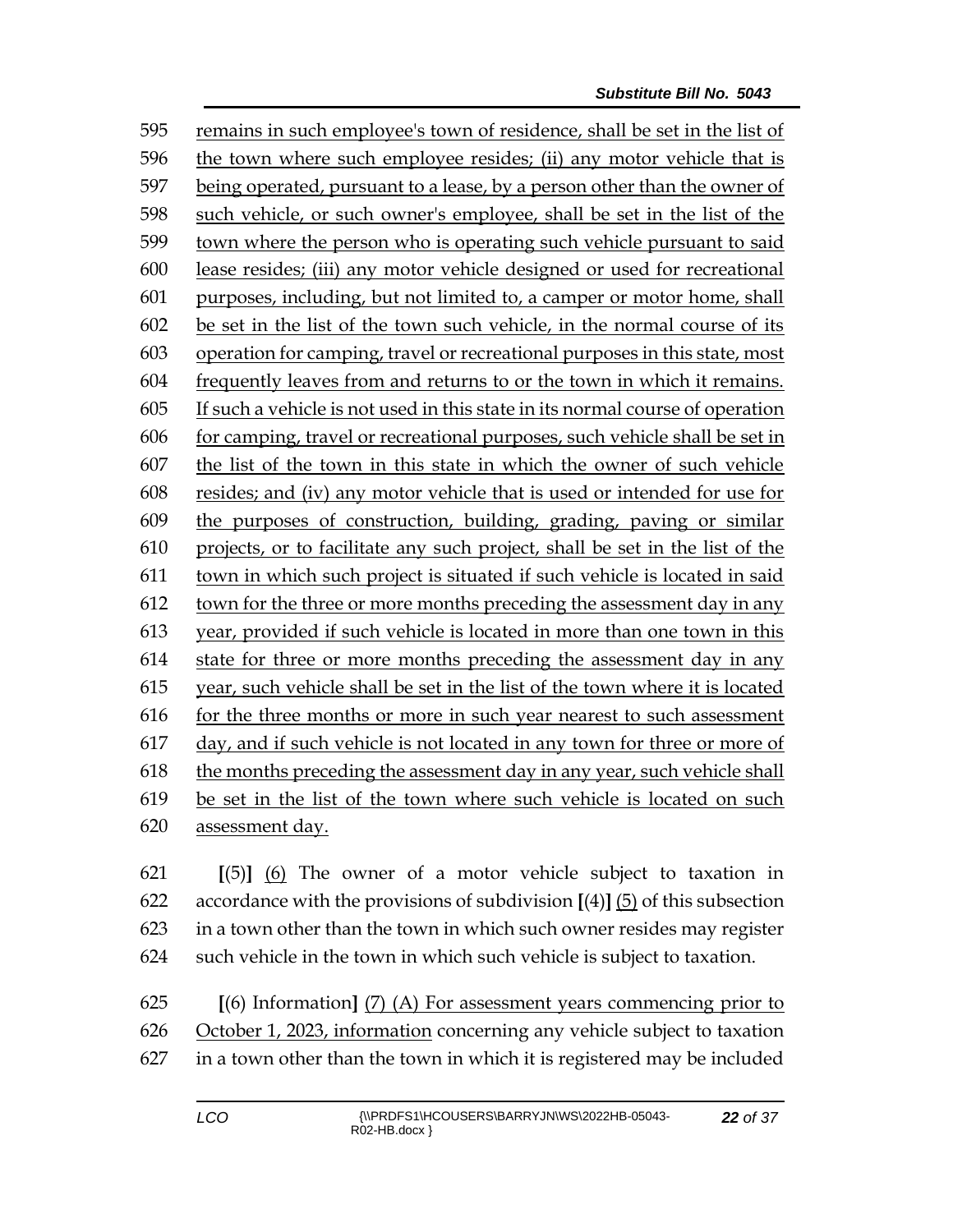on any declaration or report filed pursuant to section 12-41, as amended by this act, 12-43, as amended by this act, or 12-57a. If a motor vehicle or snowmobile is registered in a town in which it is not subject to taxation, pursuant to the provisions of subdivision **[**(4)**]** (5) of this **[**section**]** subsection, the assessor of the town in which such vehicle is subject to taxation shall notify the assessor of the town in which such vehicle is registered of the name and address of the owner of such motor vehicle or snowmobile, the vehicle identification number and the town in which such vehicle is subject to taxation. The assessor of the town in which said vehicle is registered and the assessor of the town in which said vehicle is subject to taxation shall cooperate in administering the provisions of this section concerning the listing of such vehicle for property tax purposes.

 (B) For assessment years commencing on or after October 1, 2023, information concerning any vehicle subject to taxation in a town other than the town in which it is registered may be included on any declaration or report filed pursuant to section 12-41, as amended by this act, 12-43, as amended by this act, or 12-57a. If a motor vehicle is listed in a town in which it is not subject to taxation, pursuant to the provisions of subdivision (5) of this subsection, the assessor of the town in which such vehicle is listed shall notify the assessor of the town in which such vehicle is listed of the name and address of the owner of such motor vehicle, the vehicle identification number and the town in which such vehicle is taxed. The assessor of the town in which said vehicle is registered and the assessor of the town in which said vehicle is listed shall cooperate in administering the provisions of this section concerning the listing of such vehicle for property tax purposes.

 Sec. 8. Section 12-71b of the general statutes is repealed and the following is substituted in lieu thereof (*Effective July 1, 2022, and applicable to assessment years commencing on or after October 1, 2023*):

 (a) **[**Any**]** (1) For assessment years commencing prior to October 1, 2023, any person who owns a motor vehicle which is not registered with the Commissioner of Motor Vehicles on the first day of October in any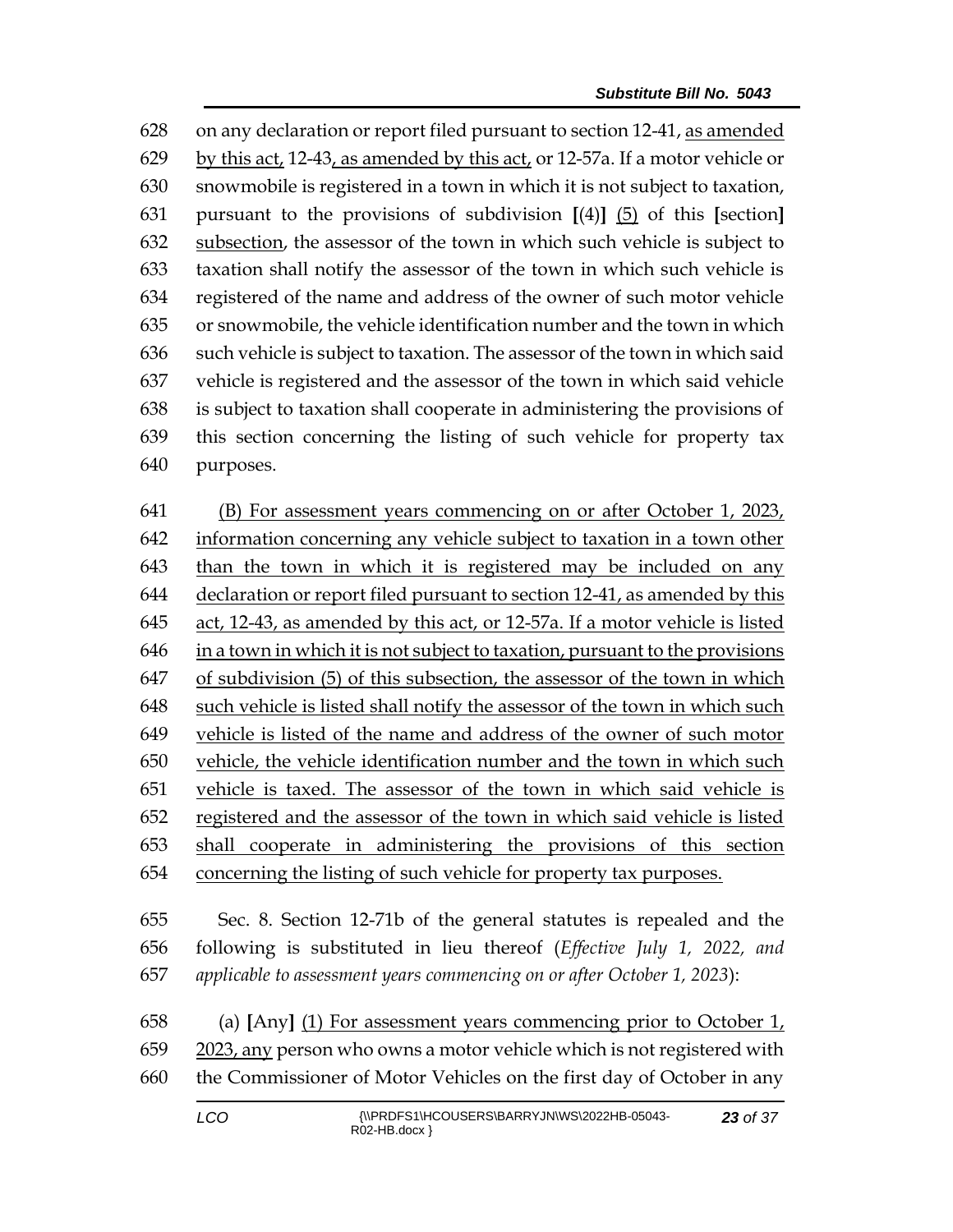assessment year and which is registered subsequent to said first day of October but prior to the first day of August in such assessment year shall be liable for the payment of property tax with respect to such motor vehicle in the town where such motor vehicle is subject to property tax, in an amount as hereinafter provided, on the first day of January immediately subsequent to the end of such assessment year. The property tax payable with respect to such motor vehicle on said first day of January shall be in the amount which would be payable if such motor vehicle had been entered in the taxable list of the town where such motor vehicle is subject to property tax on the first day of October in such assessment year if such registration occurs prior to the first day of November. If such registration occurs on or after the first day of November but prior to the first day of August in such assessment year, such tax shall be a pro rata portion of the amount of tax payable if such motor vehicle had been entered in the taxable list of such town on October first in such assessment year to be determined **[**(1)**]** (A) by a ratio, the numerator of which shall be the number of months from the date of such registration, including the month in which registration occurs, to the first day of October next succeeding and the denominator of which shall be twelve, or **[**(2)**]** (B) upon the affirmative vote of the legislative body of the municipality, by a ratio the numerator of which shall be the number of days from the date of such registration, including the day on which the registration occurs, to the first day of October next succeeding and the denominator of which shall be three hundred sixty- five. For purposes of this section the term "assessment year" means the period of twelve full months commencing with October first each year.

(2) For assessment years commencing on or after October 1, 2023, any

 person who owns a motor vehicle which is not registered with the Commissioner of Motor Vehicles on the first day of October in any assessment year and which is registered subsequent to said first day of October but prior to the first day of April in such assessment year shall be liable for the payment of property tax with respect to such motor vehicle in the town where such motor vehicle is subject to property tax, in an amount as hereinafter provided, on the first day of July in such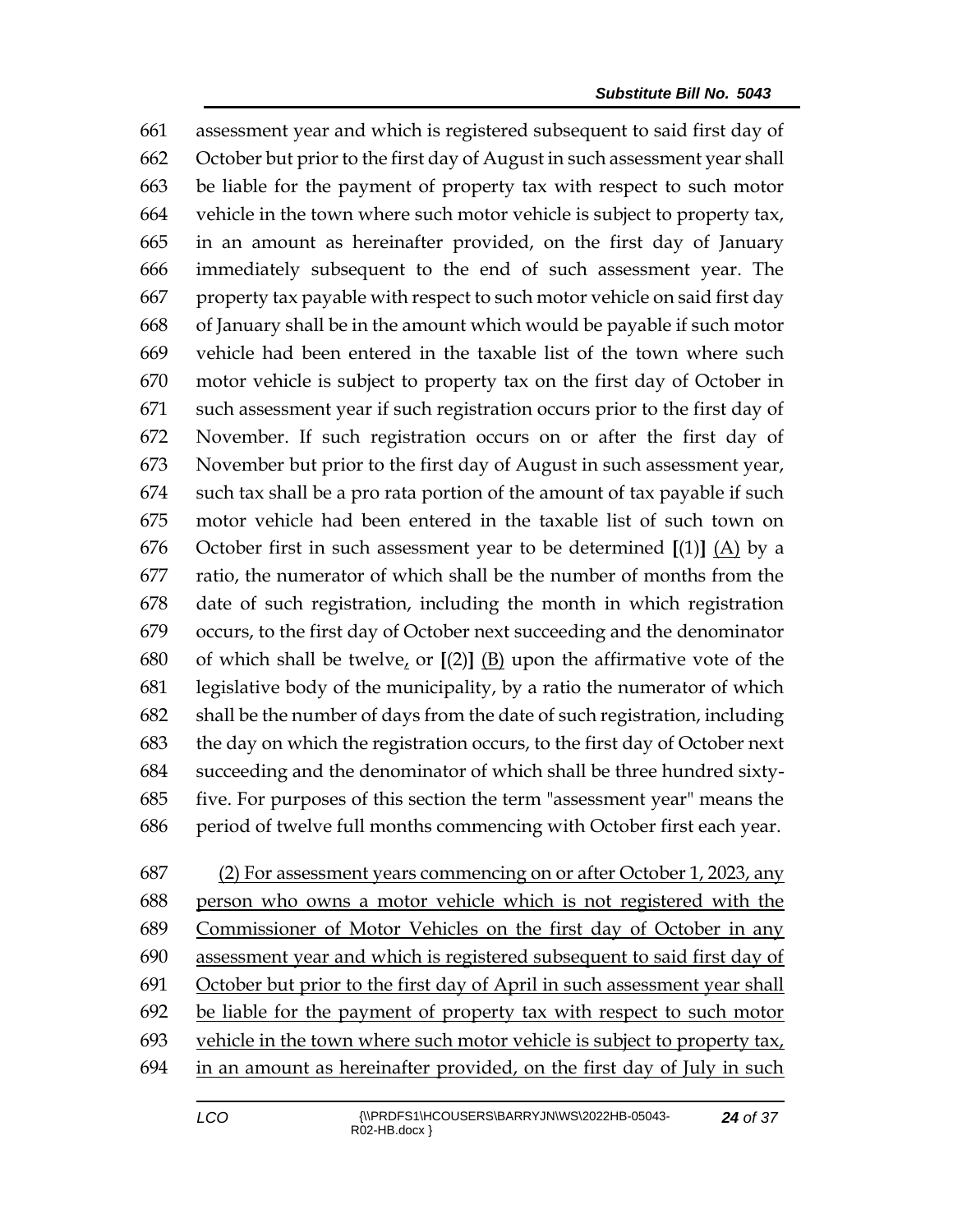assessment year. Any person who owns a motor vehicle which is registered with the Commissioner of Motor Vehicles on or after the first day of April in any assessment year but prior to the first day of October next succeeding shall be liable for the payment of property tax with respect to such motor vehicle in the town where such motor vehicle is subject to property tax, in an amount hereinafter provided, on the first day of January immediately subsequent to the end of such assessment year. The property tax payable with respect to a motor vehicle described in this subdivision shall be in the amount which would be payable if such motor vehicle had been entered into the taxable list of the town where such motor vehicle is subject to property tax on the first day of October in such assessment year if such registration occurs prior to the first day of November. If such registration occurs on or after the first day of November but prior to the first day of October next succeeding, such tax shall be a pro rata portion of the amount of tax payable if such motor vehicle had been entered in the taxable list of such town on October first in such assessment year to be determined (A) by a ratio, the numerator of which shall be the number of months from the date of such registration, including the month in which registration occurs, to the first day of October next succeeding and the denominator of which shall be twelve, or (B) upon the affirmative vote of the legislative body of the municipality, by a ratio the numerator of which shall be the number of days from the date of such registration, including the day on which the registration occurs, to the first day of October next succeeding and the denominator of which shall be three hundred sixty-five.

 (b) **[**Whenever**]** (1) For assessment years commencing prior to October 1, 2023, whenever any person who owns a motor vehicle which has been entered in the taxable list of the town where such motor vehicle is subject to property tax in any assessment year and who, subsequent to the first day of October in such assessment year but prior to the first day of August in such assessment year, replaces such motor vehicle with another motor vehicle, hereinafter referred to as the replacement vehicle, which vehicle may be in a different classification for purposes of registration than the motor vehicle replaced, and provided one of the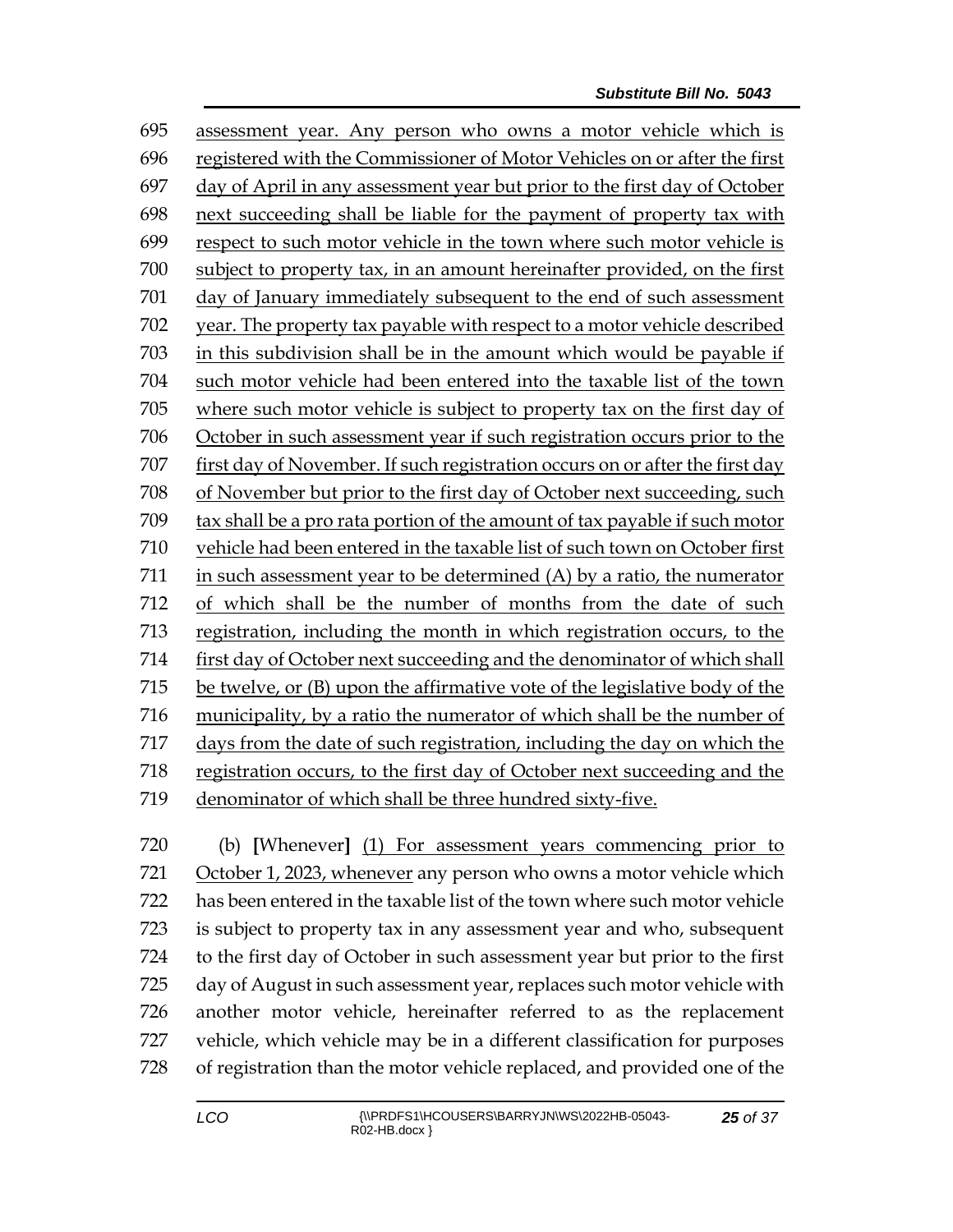following conditions is applicable with respect to the motor vehicle replaced: **[**(1)**]** (A) The unexpired registration of the motor vehicle replaced is transferred to the replacement vehicle, **[**(2)**]** (B) the motor vehicle replaced was stolen or totally damaged and proof concerning 733 such theft or total damage is submitted to the assessor in such town, or **[**(3)**]** (C) the motor vehicle replaced is sold by such person within forty- five days immediately prior to or following the date on which such person acquires the replacement vehicle, such person shall be liable for the payment of property tax with respect to the replacement vehicle in the town in which the motor vehicle replaced is subject to property tax, in an amount as hereinafter provided, on the first day of January immediately subsequent to the end of such assessment year. If the replacement vehicle is replaced by such person with another motor vehicle prior to the first day of August in such assessment year, the replacement vehicle shall be subject to property tax as provided in this subsection and such other motor vehicle replacing the replacement vehicle, or any motor vehicle replacing such other motor vehicle in such assessment year, shall be deemed to be the replacement vehicle for purposes of this subsection and shall be subject to property tax as provided herein. The property tax payable with respect to the replacement vehicle on said first day of January shall be the amount by which **[**(A)**]** (i) is in excess of **[**(B)**]** (ii) as follows: **[**(A)**]** (i) The property tax which would be payable if the replacement vehicle had been entered in the taxable list of the town in which the motor vehicle replaced is subject to property tax on the first day of October in such assessment year if such registration occurs prior to the first day of November, however if such registration occurs on or after the first day of November but prior to the first day of August in such assessment year, such tax shall be a pro rata portion of the amount of tax payable if such motor vehicle had been entered in the taxable list of such town on October first in such assessment year to be determined by a ratio, the numerator of which shall be the number of months from the date of such registration, including the month in which registration occurs, to the first day of October next succeeding and the denominator of which shall be twelve, provided if such person, on said first day of October, was entitled to any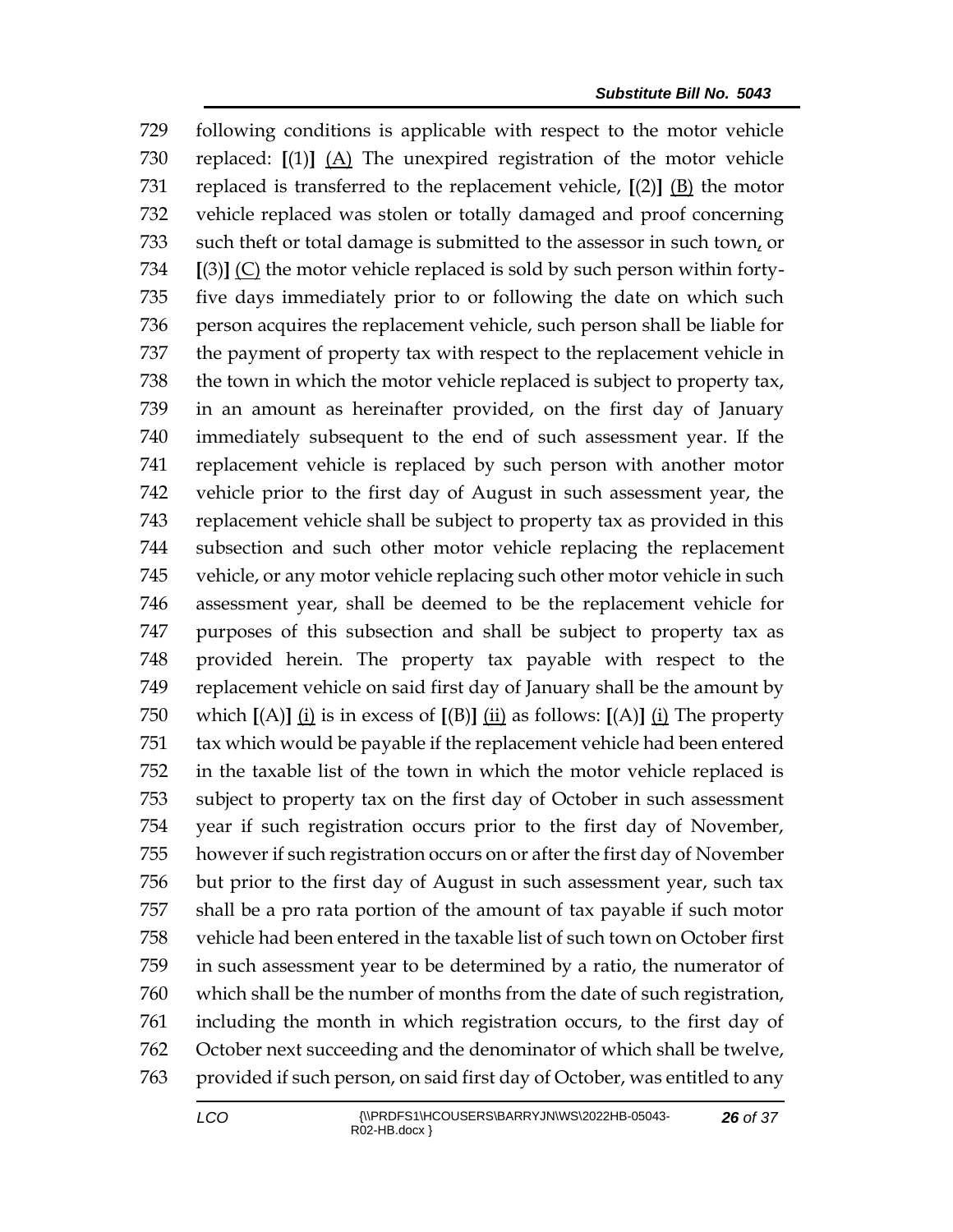exemption under section 12-81, as amended by this act, which was allowed in the assessment of the motor vehicle replaced, such exemption shall be allowed for purposes of determining the property tax payable with respect to the replacement vehicle as provided herein; **[**(B)**]** (ii) the property tax payable by such person with respect to the motor vehicle replaced, provided if the replacement vehicle is registered subsequent to the thirty-first day of October but prior to the first day of August in such assessment year such property tax payable with respect to the motor vehicle replaced shall, for purposes of the computation herein, be deemed to be a pro rata portion of such property tax to be prorated in the same manner as the amount of tax determined under **[**(A)**]** (i) above.

 (2) For assessment years commencing on or after October 1, 2023, whenever any person who owns a motor vehicle which has been entered in the taxable list of the town where such motor vehicle is subject to property tax in any assessment year and who, subsequent to the first day of October in such assessment year but prior to the first day of April in such assessment year, replaces such motor vehicle with another motor vehicle, hereinafter referred to as the replacement vehicle, which vehicle may be in a different classification for purposes of registration than the motor vehicle replaced, and provided one of the following conditions is applicable with respect to the motor vehicle replaced: (A) The unexpired registration of the motor vehicle replaced is transferred to the replacement vehicle, (B) the motor vehicle replaced was stolen or totally damaged and proof concerning such theft or total damage is submitted to the assessor in such town, or (C) the motor vehicle replaced is sold by such person within forty-five days immediately prior to or following the date on which such person acquires the replacement vehicle, such person shall be liable for the payment of property tax with respect to the replacement vehicle in the town in which the motor vehicle replaced is subject to property tax pursuant to subdivision (4) of this subsection, on the first day of July in such assessment year. If a replacement vehicle is replaced by the owner of such replacement vehicle prior to the first day of October next succeeding such assessment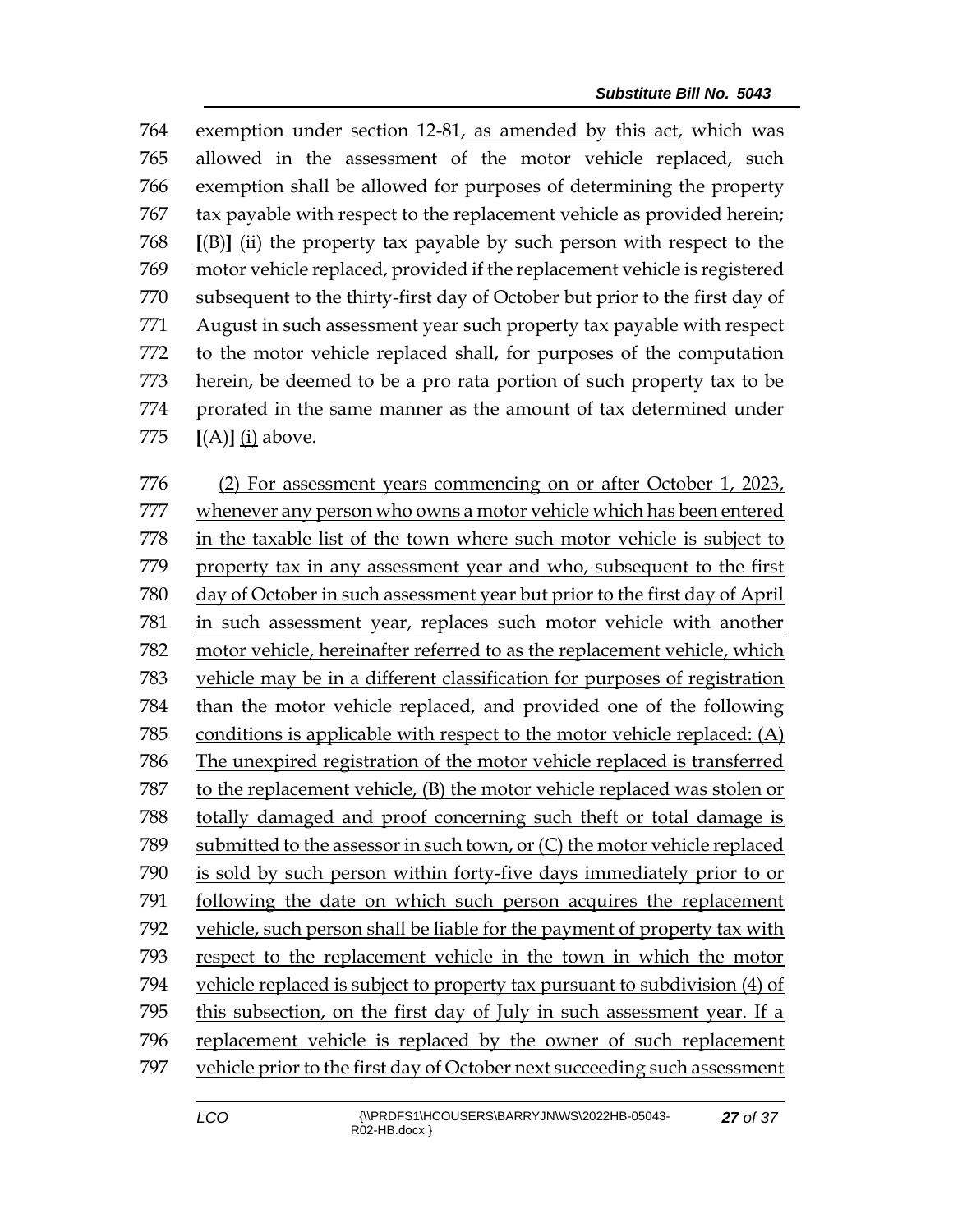year, the replacement vehicle shall be subject to property tax as provided in this subdivision and such other motor vehicle replacing the replacement vehicle, or any motor vehicle replacing such other motor vehicle in such assessment year, shall be deemed to be the replacement vehicle for purposes of this subdivision.

 (3) For assessment years commencing on or after October 1, 2023, whenever any person who owns a motor vehicle which has been entered into the taxable list of the town where such motor vehicle is subject to property tax in any assessment year and who, on or after the first day of April of such assessment year but prior to the first day of October next succeeding, replaces such motor vehicle with another motor vehicle, hereinafter referred to as the replacement vehicle, which vehicle may be in a different classification for purposes of registration than the motor vehicle replaced, and provided one of the following conditions is applicable with respect to the motor vehicle replaced: (A) The unexpired registration of the motor vehicle replaced is transferred to the replacement vehicle, (B) the motor vehicle replaced was stolen or totally damaged and proof concerning such theft or total damage is submitted 816 to the assessor in such town, or  $(C)$  the motor vehicle replaced is sold by such person within forty-five days immediately prior to or following the date on which such person acquires the replacement vehicle, such person shall be liable for the payment of property tax with respect to the replacement vehicle in the town in which the motor vehicle replaced is subject to property tax pursuant to subdivision (4) of this subsection, on the first day of January immediately succeeding such assessment year. If a replacement vehicle is replaced by the owner of such replacement vehicle prior to the first day of October next succeeding such assessment year, the replacement vehicle shall be subject to property tax as provided in this subdivision and such other motor vehicle replacing the replacement vehicle, or any motor vehicle replacing such other motor vehicle in such assessment year, shall be deemed to be the replacement vehicle for purposes of this subdivision.

(4) The property tax payable with respect to a replacement vehicle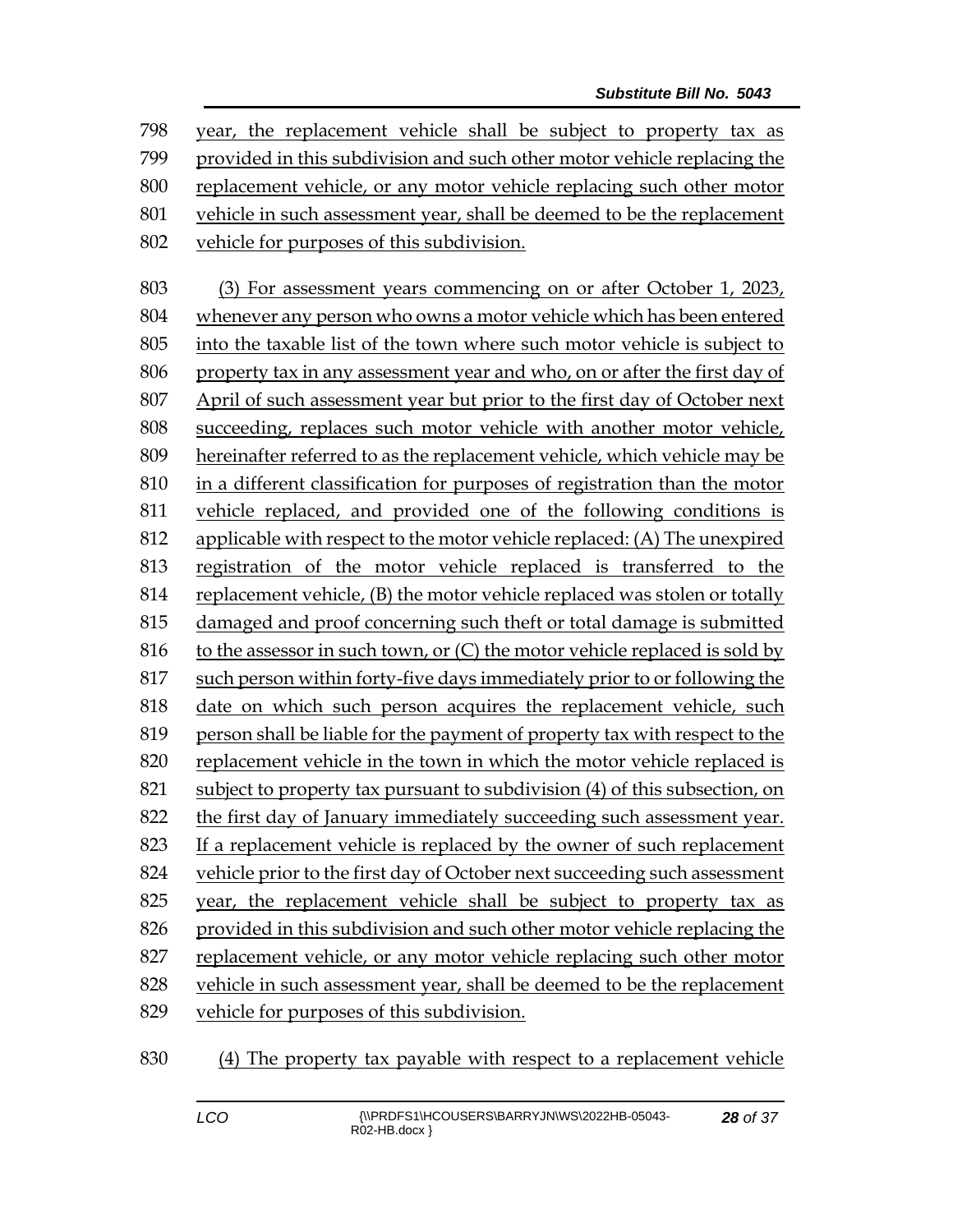described in subdivision (2) or (3) of this subsection shall be the amount 832 by which (A) is in excess of  $(B)$  as follows: (A) The property tax which would be payable if the replacement vehicle had been entered in the taxable list of the town in which the motor vehicle replaced is subject to property tax on the first day of October in such assessment year if such registration occurs prior to the first day of November, however, if such registration occurs on or after the first day of November but prior to the first day of October next succeeding, such tax shall be a pro rata portion of the amount of tax payable if such motor vehicle had been entered in 840 the taxable list of such town on October first in such assessment year to be determined by ratio, the numerator of which shall be the number of months from the date of such registration, including the month in which registration occurs, to the first day of October next succeeding and the denominator of which shall be twelve, provided if such person, on said first day of October, was entitled to any exemption under section 12-81, as amended by this act, which was allowed in the assessment of the motor vehicle replaced, such exemption shall be allowed for purposes of determining the property tax payable with respect to the replacement vehicle as provided herein; (B) the property tax payable by such person with respect to the motor vehicle replaced, provided if the replacement vehicle is registered subsequent to the thirty-first day of October but prior to the first day of October next succeeding such property tax payable with respect to the motor vehicle replaced shall, for purposes of the computation herein, be deemed to be a pro rata portion of such property tax to be prorated in the same manner as the amount of tax determined under (A) above.

 (c) **[**Any**]** (1) For assessment years commencing prior to October 1, 2023, any person who owns a commercial motor vehicle which has been temporarily registered at any time during any assessment year and which has not during such period been entered in the taxable list of any town in the state for purposes of the property tax and with respect to which no permanent registration has been issued during such period, shall be liable for the payment of property tax with respect to such motor vehicle in the town where such motor vehicle is subject to property tax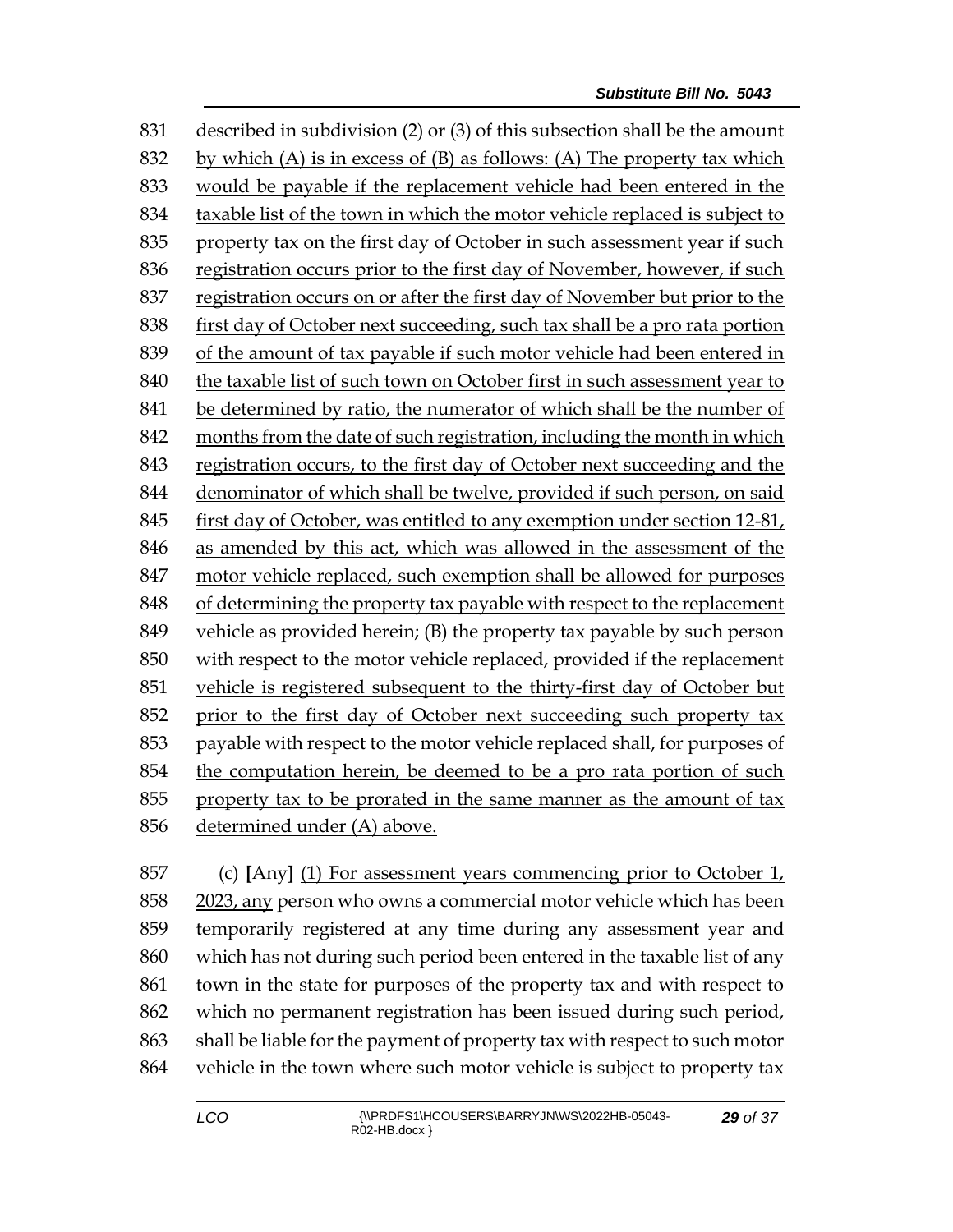on the first day of January immediately following the end of such assessment year, in an amount as hereinafter provided. The property tax payable shall be in the amount which would be payable if such motor vehicle had been entered in the taxable list of the town where such motor vehicle is subject to property tax on the first day of October in such assessment year.

 (2) For assessment years commencing on or after October 1, 2023, any 872 person who owns a commercial motor vehicle which has been temporarily registered at any time during any assessment year and which has not during such period been entered in the taxable list of any town in the state for purposes of the property tax and with respect to which no permanent registration has been issued during such period, shall be liable for the payment of property tax with respect to such motor vehicle in the town where such motor vehicle is subject to property tax on the first day of July of such assessment year or the first day of January immediately following such assessment year, as applicable, pursuant to subdivisions (2) and (3) of subsection (b) of this section. The property tax payable shall be in the amount which would be payable if such motor vehicle had been entered in the taxable list of the town where 884 such motor vehicle is subject to property tax on the first day of October in such assessment year.

 (d) Any motor vehicle subject to property tax as provided in this section shall, except as otherwise provided in subsection (b) of this section, be subject to such property tax in the town in which such motor vehicle was last registered in the assessment year ending immediately preceding the day on which such property tax is payable as provided in this section.

 (e) Whenever any motor vehicle subject to property tax as provided in this section has been replaced by the owner with another motor vehicle in the assessment year immediately preceding the day on which such property tax is payable, each such motor vehicle shall be subject to property tax as provided in this section.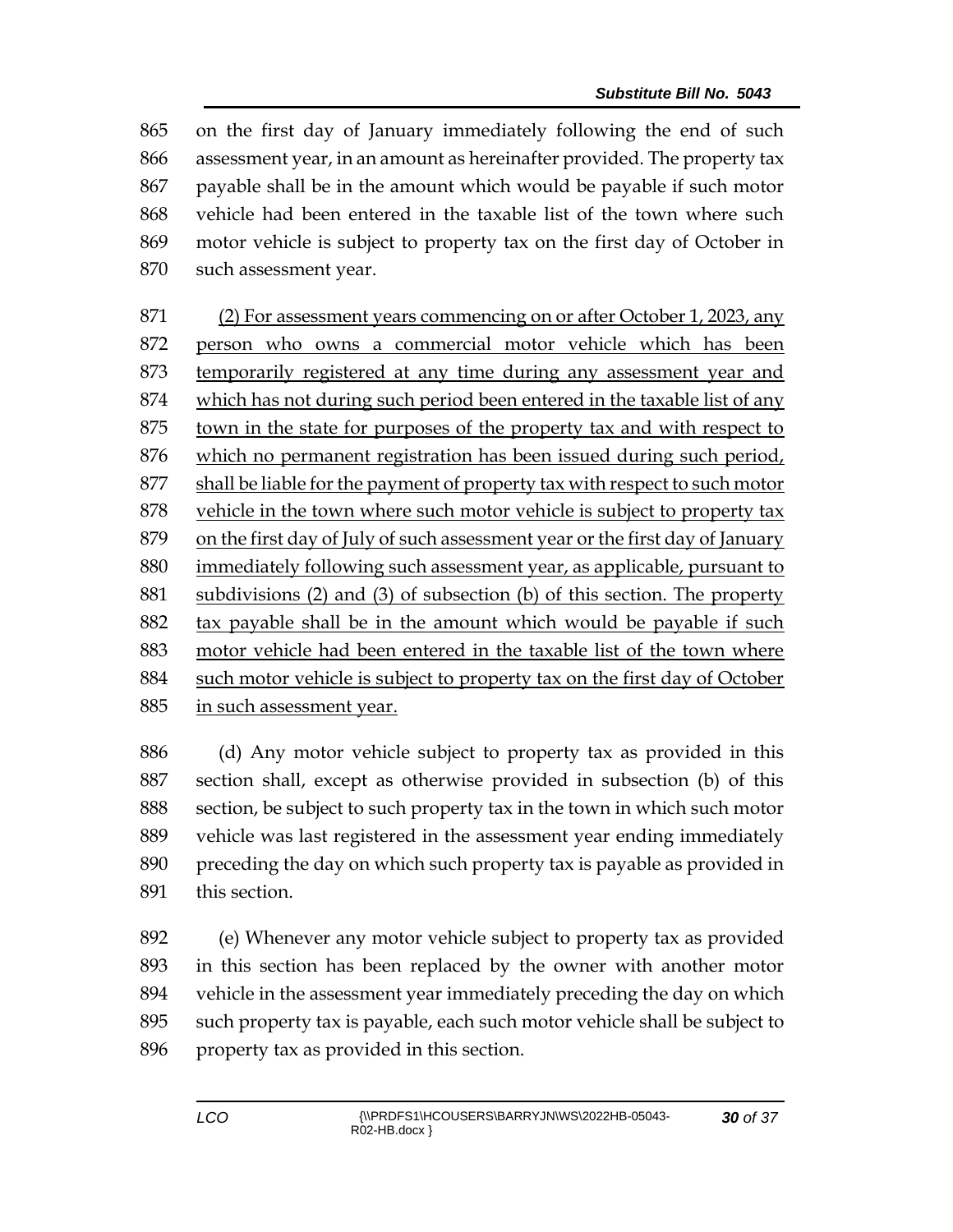(f) Upon receipt by the assessor in any town of notice from the Commissioner of Motor Vehicles, in a manner as prescribed by said commissioner, with respect to any motor vehicle subject to property tax in accordance with the provisions of this section and which has not been entered in the taxable grand list of such town, such assessor shall determine the value of such motor vehicle for purposes of property tax assessment and shall add such value to the taxable grand list in such town for the immediately preceding assessment date and the tax thereon shall be levied and collected by the tax collector. Such property  $\frac{1}{2}$  tax shall be payable not later than the first day of  $\left( \frac{1}{2} \right)$  February following the first day of January on which the owner of such motor vehicle becomes liable for the payment of property tax, for assessment years commencing prior to October 1, 2023, and (2) the month succeeding the month in which such property tax became due and payable, for 911 assessment years commencing on or after October 1, 2023, with respect to such motor vehicle in accordance with the provisions of this section, subject to any determination in accordance with section 12-142 that such tax shall be due and payable in installments. Said owner may appeal the assessment of such motor vehicle, as determined by the assessor in accordance with this subsection, to the board of assessment appeals next succeeding the date on which the tax based on such assessment is 918 payable, and thereafter, to the Superior Court as provided in section 12- 117a. If the amount of such tax is reduced upon appeal, the portion thereof which has been paid in excess of the amount determined to be due upon appeal shall be refunded to said owner.

 (g) Any motor vehicle which is not registered in this state shall be subject to property tax in this state if such motor vehicle in the normal course of operation most frequently leaves from and returns to or remains in one or more points within this state, and such motor vehicle shall be subject to such property tax in the town within which such motor vehicle in the normal course of operation most frequently leaves from and returns to or remains, provided when the owner of such motor vehicle is a resident in any town in the state, it shall be presumed that such motor vehicle most frequently leaves from and returns to or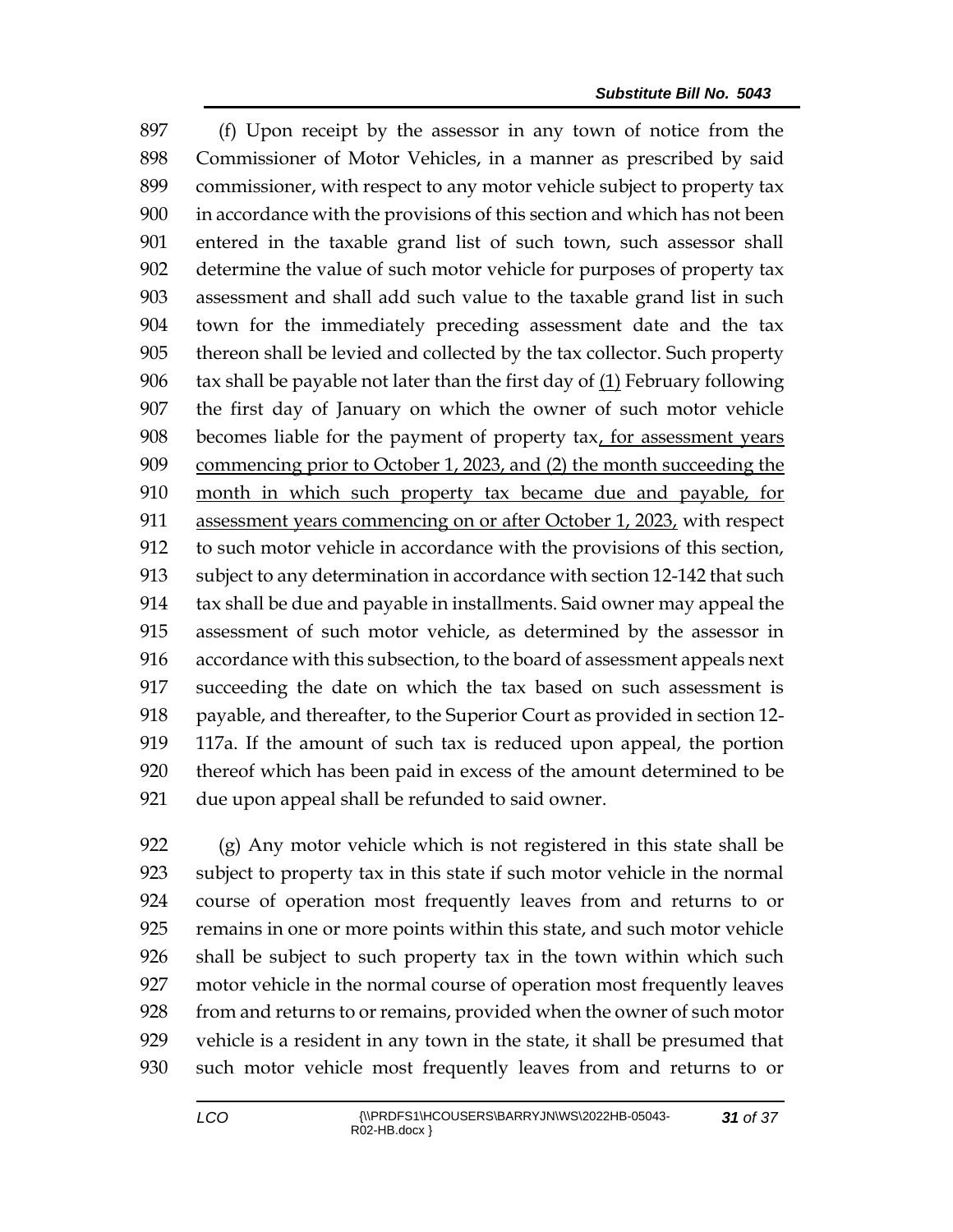remains in such town unless evidence, satisfactory to the assessor in such town, is submitted to the contrary.

 Sec. 9. Subsection (b) of section 12-71c of the general statutes is repealed and the following is substituted in lieu thereof (*Effective July 1, 2022, and applicable to assessment years commencing on or after October 1, 2023*):

 (b) Any person claiming a property tax credit with respect to a motor vehicle in accordance with subsection (a) of this section **[**for any assessment year shall, not later than the thirty-first day of December immediately following the end of the assessment year which next follows the assessment year in which such motor vehicle is so sold, damaged, stolen or removed and registered,**]** shall file with the assessor in the town in which such person is entitled to such property tax credit, documentation satisfactory to the assessor concerning the sale, total damage, theft or removal and registration of such motor vehicle. For assessment years commencing prior to October 1, 2023, such 947 documentation shall be filed not later than the thirty-first day of 948 December immediately following the end of the assessment year which next follows the assessment year in which such motor vehicle was sold, damaged, stolen or removed and registered. For assessment years commencing on or after October 1, 2023, such documentation shall be filed not later than three years after the date upon which such tax was due and payable for such motor vehicle. Failure to file such claim and documentation as prescribed herein shall constitute a waiver of the right to such property tax credit.

 Sec. 10. Subdivision (74) of section 12-81 of the 2022 supplement to the general statutes is repealed and the following is substituted in lieu thereof (*Effective July 1, 2022, and applicable to assessment years commencing on or after October 1, 2023*):

 (74) (A) (i) For a period not to exceed five assessment years following the assessment year in which it is first registered, any new commercial truck, truck tractor, tractor and semitrailer, and vehicle used in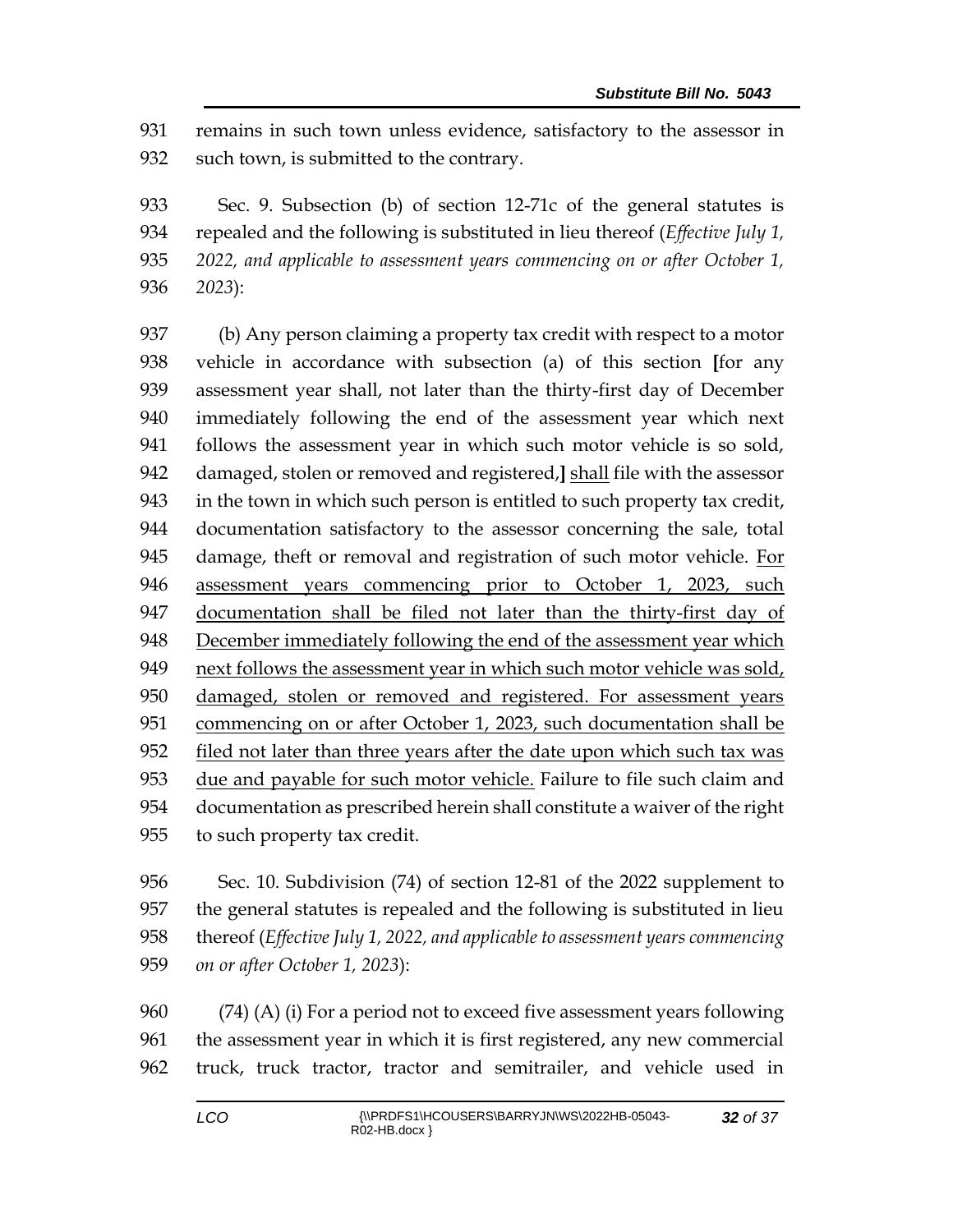combination therewith, which is used exclusively to transport freight for hire and: Is either subject to the jurisdiction of the United States Department of Transportation pursuant to Chapter 135 of Title 49, United States Code, or any successor thereto, or would otherwise be subject to said jurisdiction except for the fact that the vehicle is used exclusively in intrastate commerce; has a gross vehicle weight rating in excess of twenty-six thousand pounds; and prior to August 1, 1996, was not registered in this state or in any other jurisdiction but was registered in this state on or after said date. (ii) For a period not to exceed five assessment years following the assessment year in which it is first registered, any new commercial truck, truck tractor, tractor and semitrailer, and vehicle used in combination therewith, not eligible under subparagraph (A)(i) of this subdivision, that has a gross vehicle weight rating in excess of fifty-five thousand pounds and was not registered in this state or in any other jurisdiction but was registered in 978 this state on or after August 1, 1999. As used in this subdivision, "gross" vehicle weight rating" has the same meaning as provided in section 14- 1;

 (B) Any person who on October first in any year holds title to or is the registrant of a vehicle for which such person intends to claim the exemption provided in this subdivision shall file with the assessor or board of assessors in the municipality in which the vehicle is subject to property taxation, on or before the first day of November in such year, a written application claiming such exemption on a form prescribed by the Secretary of the Office of Policy and Management. Such person shall include information as to the make, model, year and vehicle identification number of each such vehicle, and any appurtenances attached thereto, in such application. The person holding title to or the registrant of such vehicle for which exemption is claimed shall furnish the assessor or board of assessors with such supporting documentation as said secretary may require, including, but not limited to, evidence of vehicle use, acquisition cost and registration. Failure to file such application in this manner and form within the time limit prescribed shall constitute a waiver of the right to such exemption for such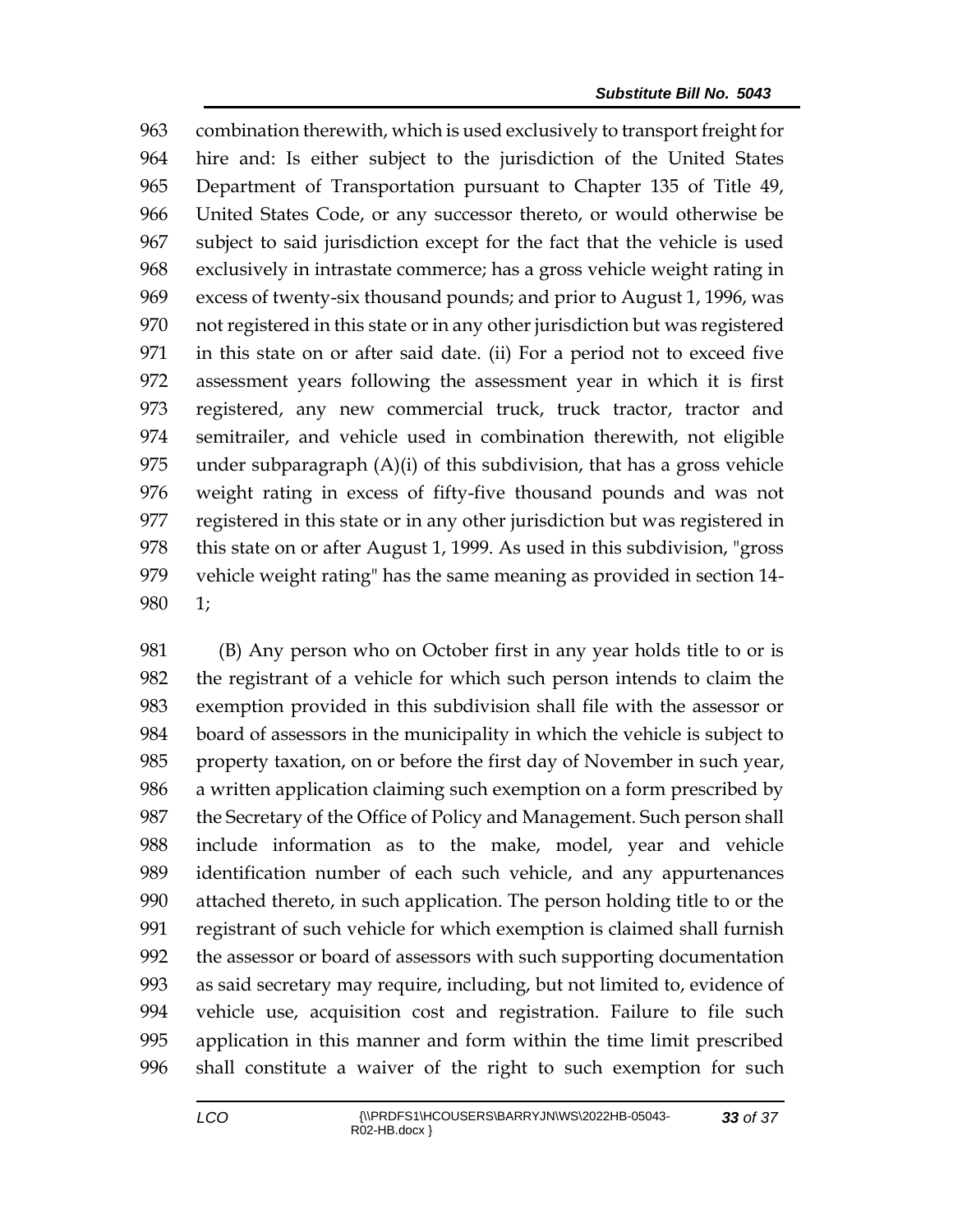assessment year, unless an extension of time is allowed as provided in section 12-81k. Such application shall not be required for any assessment year following that for which the initial application is filed, provided if the vehicle is modified, such modification shall be deemed a waiver of the right to such exemption until a new application is filed and the right to such exemption is established as required initially. With respect to any vehicle for which the exemption under this subdivision has previously been claimed in a town other than that in which the vehicle is registered on any assessment date, the person shall not be entitled to such exemption until a new application is filed and the right to such exemption is established in said town;

 (C) With respect to any vehicle which is not registered on the first day of October in any assessment year and which is registered subsequent to said first day of October but prior to the first day of August in such assessment year, the value of such vehicle for property tax exemption purposes shall be a pro rata portion of the value determined in accordance with subparagraph (D) of this subdivision, to be determined by a ratio, the numerator of which shall be the number of months from the date of such registration, including the month in which registration occurs, to the first day of October next succeeding and the denominator of which shall be twelve. For purposes of this subdivision, "assessment year" means the period of twelve full months commencing with October first each year;

 (D) **[**Notwithstanding**]** For assessment years commencing prior to 1021 October 1, 2023, notwithstanding the provisions of section 12-71d, as amended by this act, the assessor or board of assessors shall determine the value for each vehicle with respect to which a claim for exemption under this subdivision is approved, based on the vehicle's cost of acquisition, including costs related to the modification of such vehicle, adjusted for depreciation;

 Sec. 11. Section 12-81 of the 2022 supplement to the general statutes is amended by adding subdivision (80) as follows (*Effective July 1, 2022, and applicable to assessment years commencing on or after October 1, 2023*):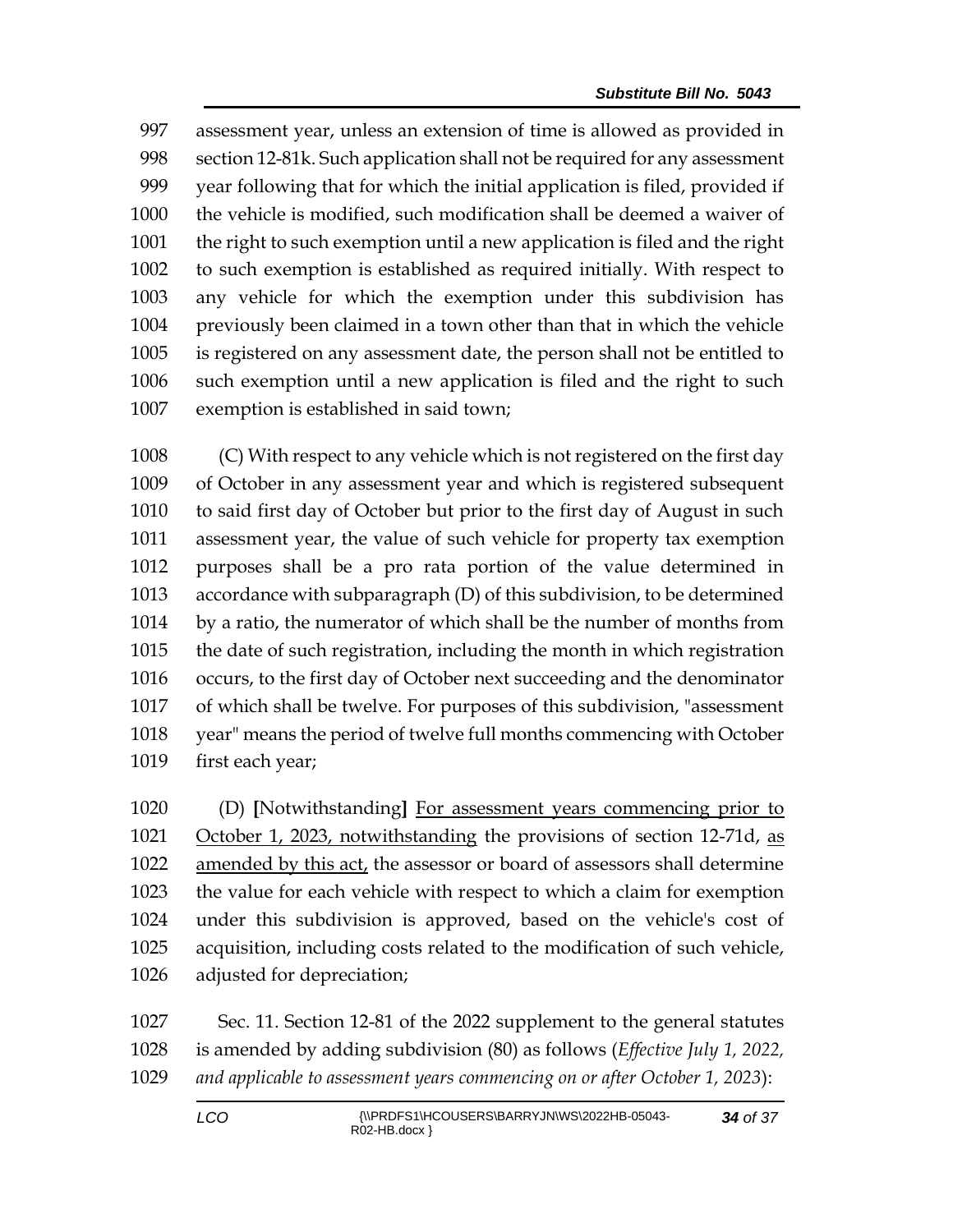(NEW) (80) For assessment years commencing on or after October 1, 2023, any snowmobile, all-terrain vehicle or residential utility trailer, provided such property is exclusively for personal use.

 Sec. 12. Subsection (a) of section 12-42 of the general statutes is repealed and the following is substituted in lieu thereof (*Effective July 1, 2022*):

 (a) Any person required by law to file an annual declaration of personal property may request a filing extension with the assessor of the municipality. Such request shall be made on or before the first day of November in writing, including by electronic filing if the municipality is able to and agrees to accept electronic filing under subsection **[**(d)**]** (e) of section 12-41, as amended by this act. When the first day of November is a Saturday or Sunday, the declaration or extension request may be filed or postmarked the next business day following. The assessor may grant an extension of not more than forty-five days to file the declaration required pursuant to section 12-41, as amended by this act, upon determination that there is good cause.

 Sec. 13. Section 12-43 of the general statutes is repealed and the following is substituted in lieu thereof (*Effective July 1, 2022*):

 Each owner of tangible personal property located in any town for three months or more during the assessment year immediately preceding any assessment day, who is a nonresident of such town, shall file a declaration of such personal property with the assessors of the town in which the same is located on such assessment day, if located in such town for three months or more in such year, otherwise, in the town in which such property is located for the three months or more in such year nearest to such assessment day, under the same provisions as apply to residents, and such personal property shall not be liable to taxation in any other town in this state. The declaration of each nonresident taxpayer shall contain the nonresident's post-office and street address. At least thirty days before the expiration of the time for filing such declaration, the assessors shall mail blank declaration forms to each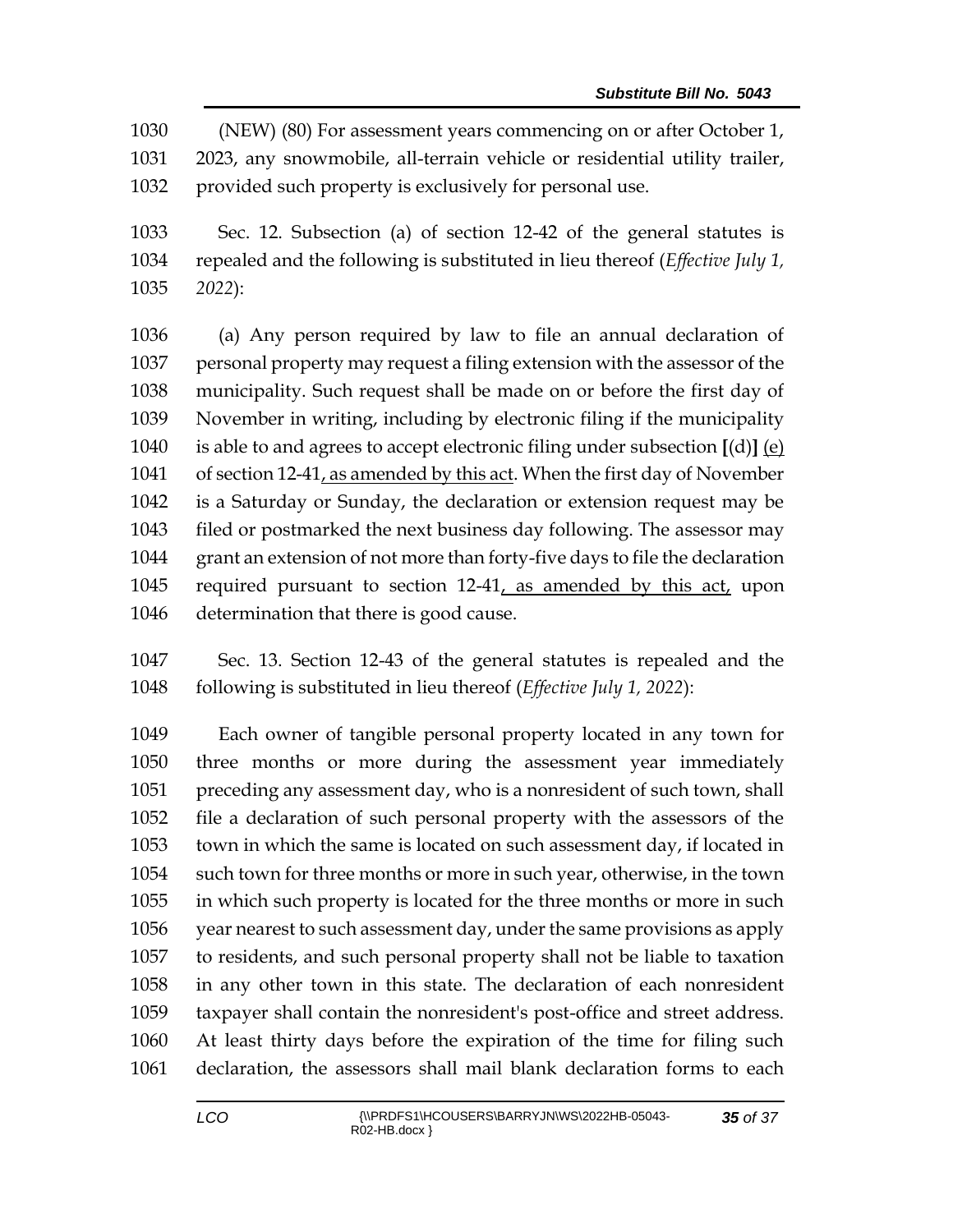nonresident, or to such nonresident's attorney or agent having custody of the nonresident's taxable property, or send such forms electronically to such nonresident's electronic mail address or the electronic mail address of such nonresident's attorney or agent, provided such nonresident has requested, in writing, to receive such forms electronically. If the identity or mailing address of a nonresident taxpayer is not discovered until after the expiration of time for filing a declaration, the assessor shall, not later than ten days after determining the identity or mailing address, mail a declaration form to the nonresident taxpayer. Said taxpayer shall file the declaration not later than fifteen days after the date such declaration form is sent. Each nonresident taxpayer who fails to file a declaration in accordance with the provisions of this section shall be subject to the penalty provided in subsection **[**(e)**]** (f) of section 12-41, as amended by this act. As used in this section, "nonresident" means a person who does not reside in the town in which such person's tangible personal property is located on the assessment day, or a company, corporation, limited liability company, partnership or any other type of business enterprise that does not have an established place for conducting business in such town on the assessment day.

| This act shall take effect as follows and shall amend the following<br>sections: |                                                                                                  |                    |  |
|----------------------------------------------------------------------------------|--------------------------------------------------------------------------------------------------|--------------------|--|
| Section 1                                                                        | July 1, 2022, and<br>applicable to assessment<br>years commencing on or<br>after October 1, 2023 | $14-33(a)$ and (b) |  |
| Sec. 2                                                                           | July 1, 2022, and<br>applicable to assessment<br>years commencing on or<br>after October 1, 2023 | 14-163             |  |
| Sec. 3                                                                           | July 1, 2022, and<br>applicable to assessment<br>years commencing on or<br>after October 1, 2023 | $12-71d$           |  |
| Sec. 4                                                                           | July 1, 2022                                                                                     | 12-63              |  |